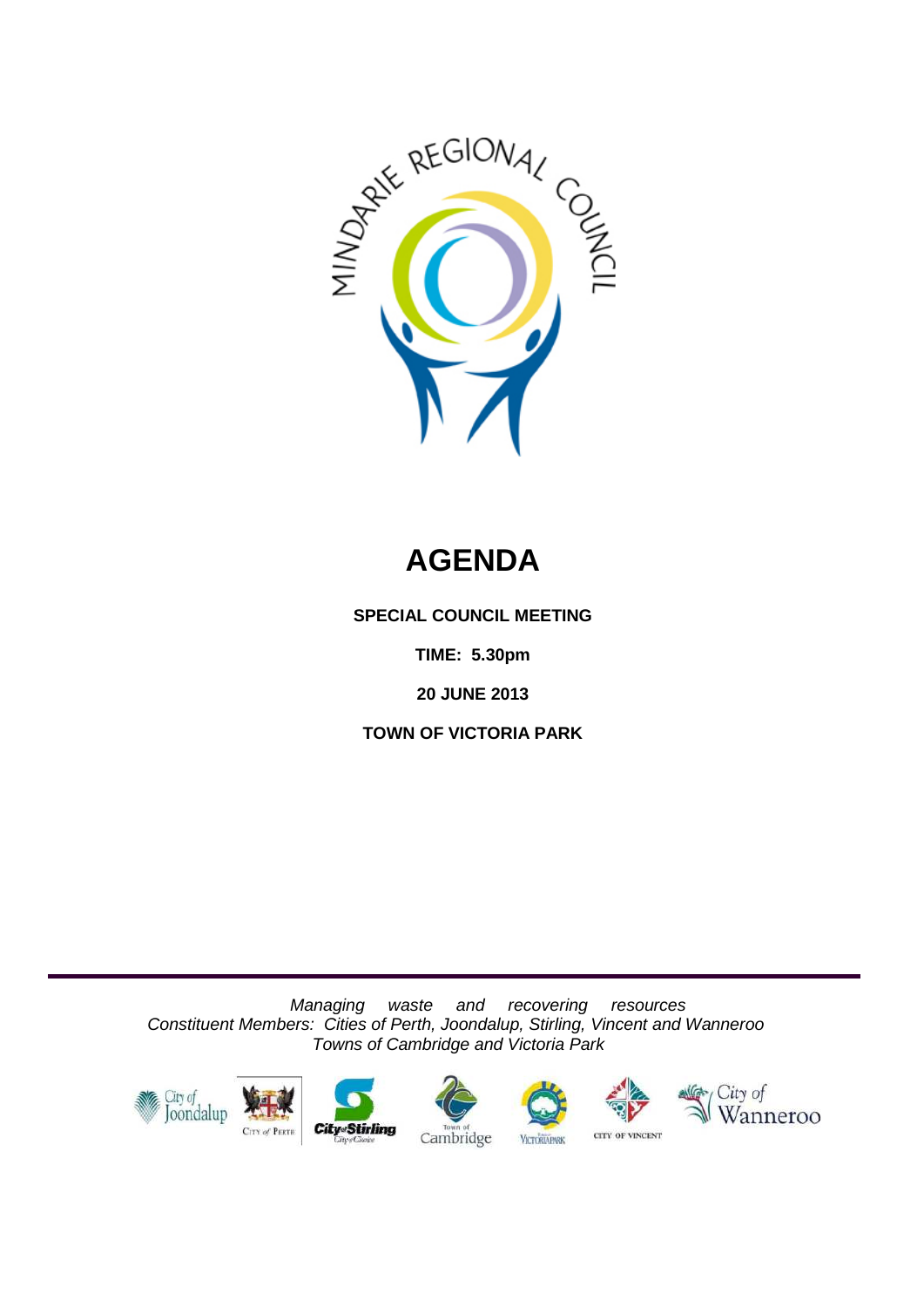# **MINDARIE REGIONAL COUNCIL NOTICE OF MEETING**

14 June 2013

Councillors of the Mindarie Regional Local Government are advised that a Special Meeting of the Council will be held in the Council Chambers of the Town of Victoria Park, 99 Shepperton Road, Victoria Park at 5.30pm on Thursday 20 June 2013.

The agenda pertaining to the meeting is attached.

Your attendance is respectfully requested.

**BRIAN CALLANDER**

Chief Executive Officer

# **MINDARIE REGIONAL COUNCIL - MEMBERSHIP**

- Cr R Fishwick JP (Russ) **Chair** Cr R Fishwick JP (Russ) **Chair** Cr J Dissett (John) **Deputy Chair** Cr J Down of Victoria Park Cr J Bissett (John) – **Deputy Chair** Town of Victoria Park Cr S Withers (Simon) Cr S Withers (Simon) Cr K Hollywood (Kerry) City of Joondalup Cr R Butler (Rob) City of Perth Cr D Boothman (David) City of Stirling Cr S Cooke (Sharon) City of Stirling<br>
Cr J Robbins (Jason) City of Stirling Cr J Robbins (Jason) Cr B Stewart (Bill) Cr B Stewart (Bill) Cr A MacTiernan (Alannah) City of Vincent Cr L Gray JP (Laura) City of Wanneroo Cr D Newton JP (Dot) City of Wanneroo
- 

It is a requirement that a Council carries a specific resolution for each occasion that the alternate member is to act when an elected member is unable to attend. As such by resolution the City of Wanneroo has nominated an alternate member.

City of Wanneroo appointed alternate member Cr Cvitan to the Mindarie Regional Council for the Special Council meeting to be held on Thursday 20 June 2013 in the absence of Cr Gray.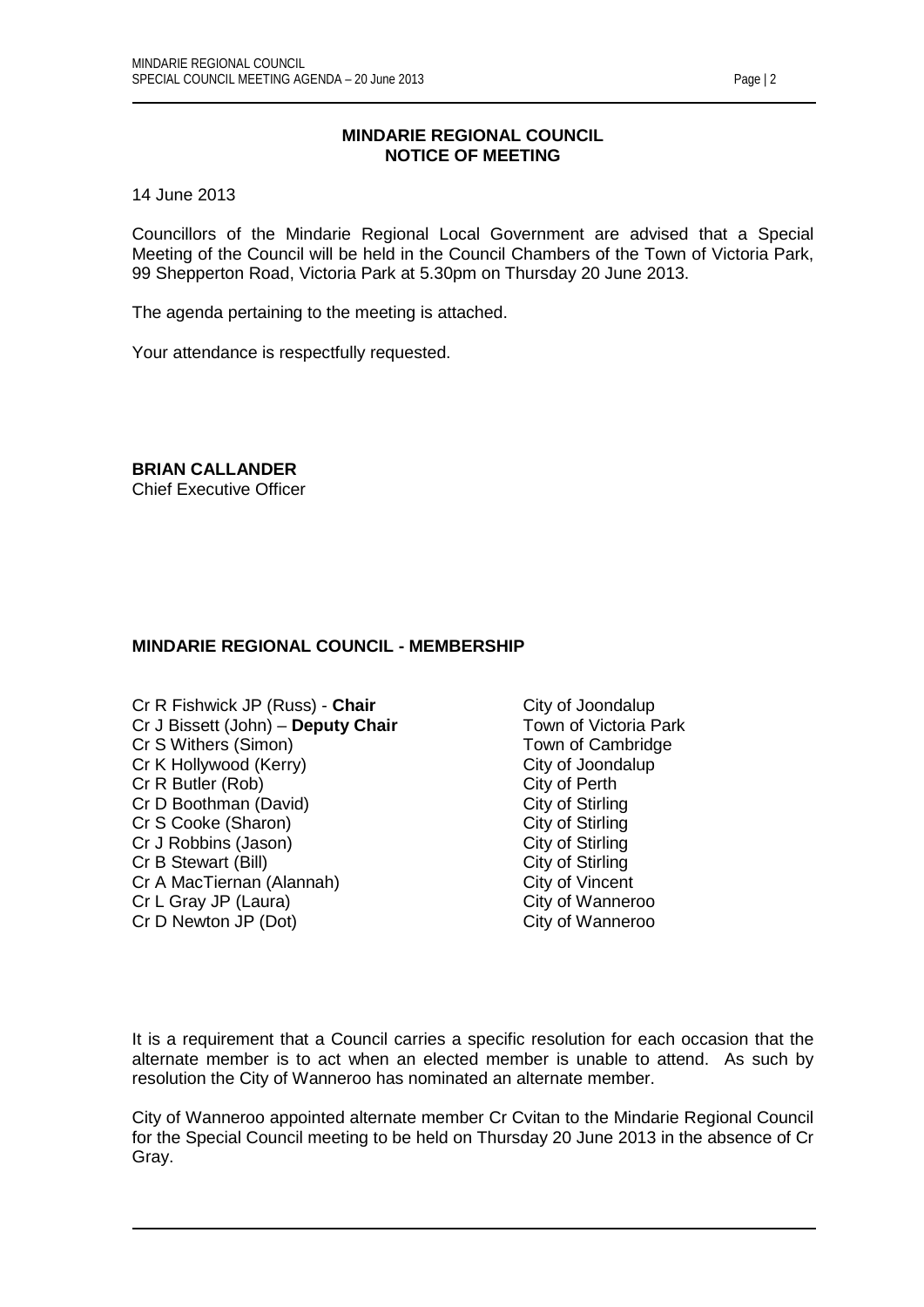# **CONTENTS**

|                | DECLARATION OF OPENING / ANNOUNCEMENT OF VISITORS 4                         |
|----------------|-----------------------------------------------------------------------------|
| 2              |                                                                             |
| 3              |                                                                             |
| 4              |                                                                             |
| 5              |                                                                             |
| 6              |                                                                             |
| $\overline{7}$ |                                                                             |
|                | 7.1 Engagement of Consultant to assist CEO Performance Review Committee     |
|                | 7.2 Endorsement of Strategic Community Plan and Corporate Business Plan and |
|                |                                                                             |
| 8              |                                                                             |
| 9              |                                                                             |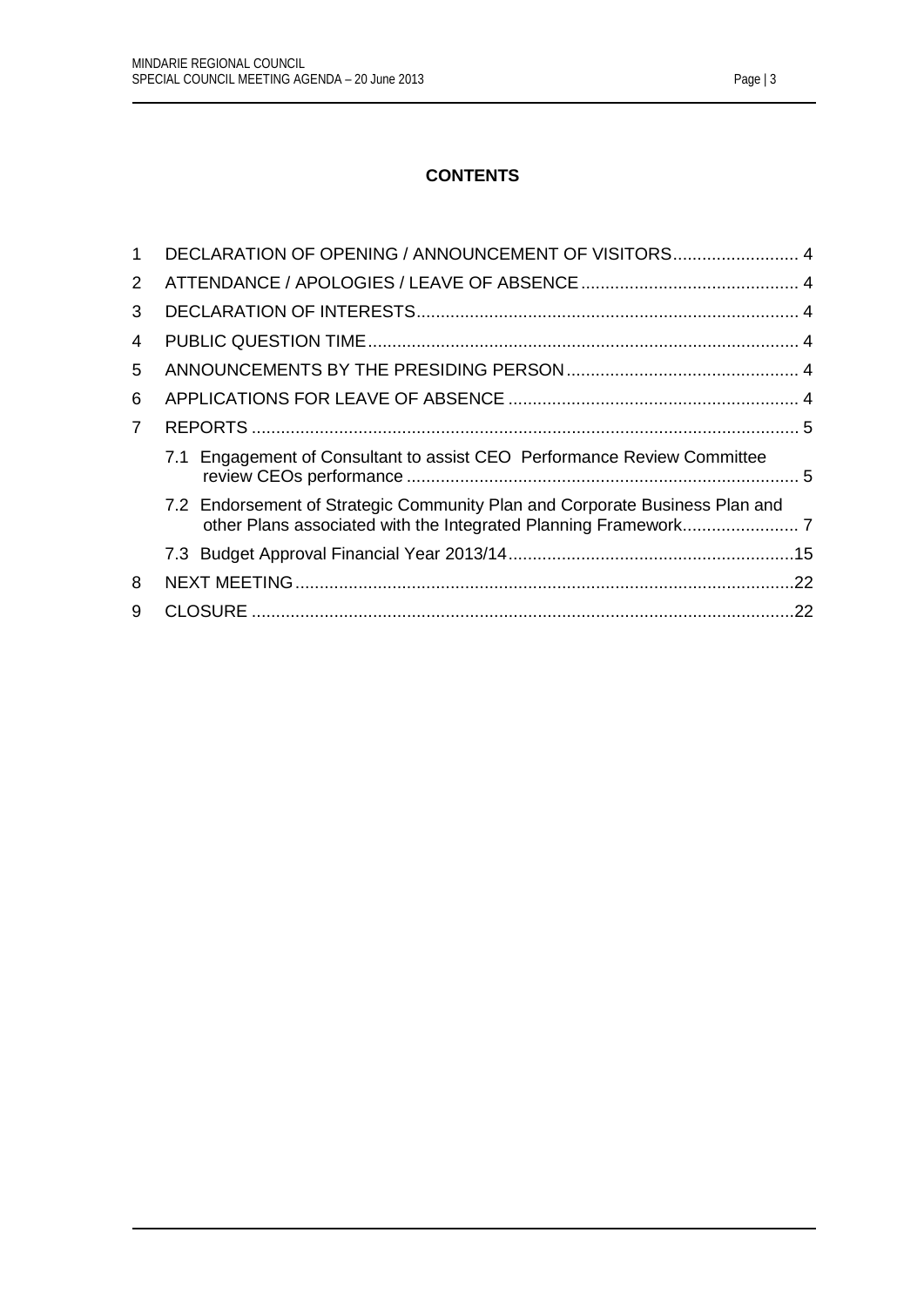# <span id="page-3-0"></span>**1 DECLARATION OF OPENING / ANNOUNCEMENT OF VISITORS**

# <span id="page-3-1"></span>**2 ATTENDANCE / APOLOGIES / LEAVE OF ABSENCE**

# <span id="page-3-2"></span>**3 DECLARATION OF INTERESTS**

Declaration of Financial/Conflict of Interest to be recorded prior to dealing with each item.

*Disclosure of Financial and Proximity Interests*

- *(a) Members must disclose the nature of their interest in matters to be discussed at the meeting. (Section 5.65 of the Local Government Act 1995).*
- *(b) Employees must disclose the nature of their interest in reports or advice when giving the report or advice to the meeting. (Sections 5.70 and 5.71 of the Local Government Act 1995).*

*Disclosure of Interest Affecting Impartiality*

*(a) Members and staff must disclose their interest in matters to be discussed at the meeting in respect of which the member or employee has given or will give advice.*

# <span id="page-3-3"></span>**4 PUBLIC QUESTION TIME**

# <span id="page-3-4"></span>**5 ANNOUNCEMENTS BY THE PRESIDING PERSON**

# <span id="page-3-5"></span>**6 APPLICATIONS FOR LEAVE OF ABSENCE**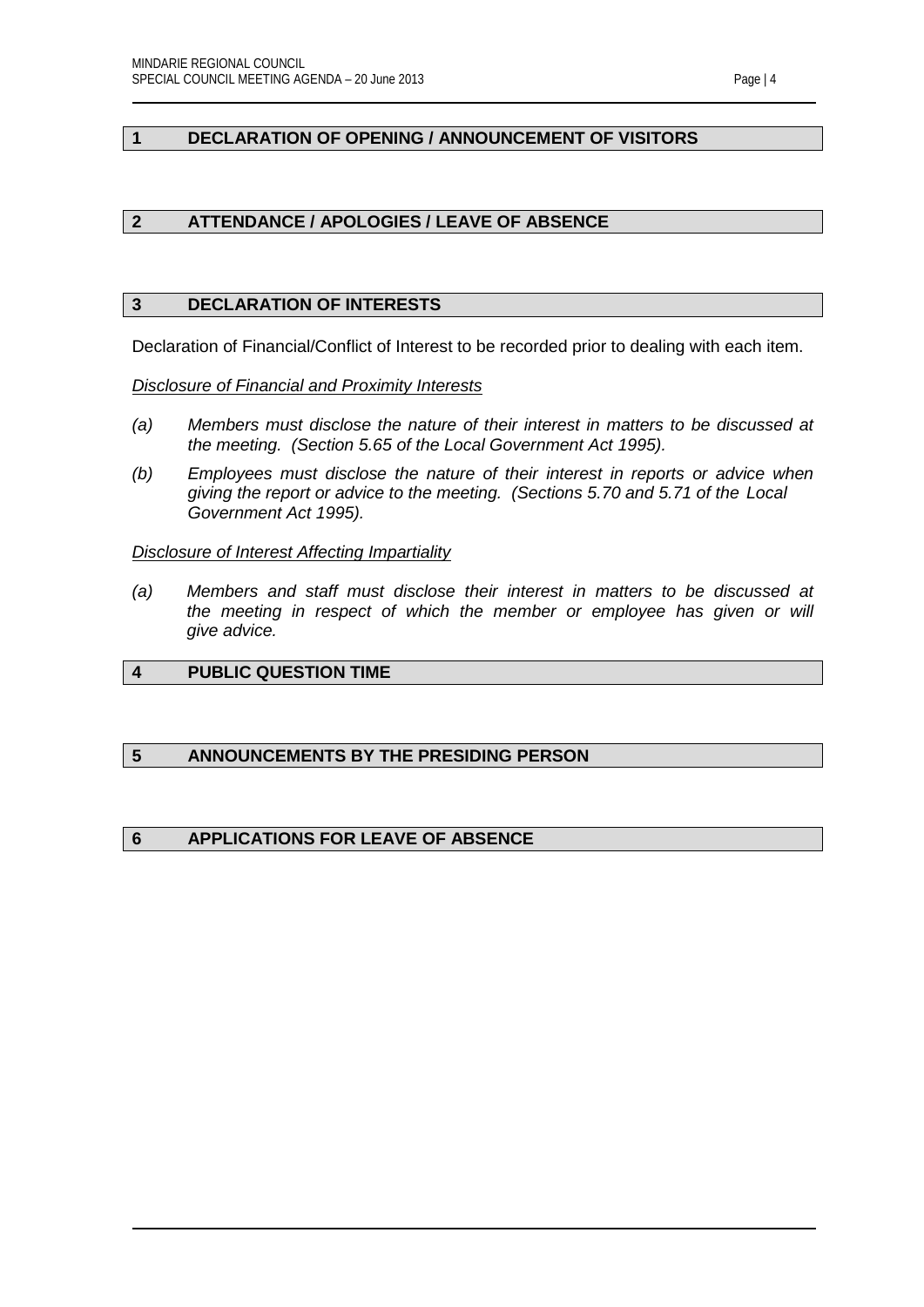# <span id="page-4-0"></span>**7 REPORTS**

<span id="page-4-1"></span>

| 7.1                         | <b>ENGAGEMENT OF CONSULTANT TO ASSIST CEO</b><br><b>PERFORMANCE REVIEW COMMITTEE REVIEW CEOS</b><br><b>PERFORMANCE</b> |
|-----------------------------|------------------------------------------------------------------------------------------------------------------------|
| <b>File No:</b>             | <b>PER/79</b>                                                                                                          |
| Appendix(s):                | Nil                                                                                                                    |
| Date:                       | 17 May 2013                                                                                                            |
| <b>Responsible Officer:</b> | <b>Sonia Cherico</b>                                                                                                   |

## **SUMMARY**

Report seeks to approve a Consultant to assist the CEO Performance Review Committee in reviewing the Chief Executive Officer's (CEO) performance and remuneration as per current contract.

## **BACKGROUND**

The current Chief Executive Officer, Brian Callander was appointed on 16 January 2012 for a (3) three year period. The contract of employment requires Council to review the CEO's performance (clause 3.3) and remuneration (clause 5.5), the first review 6 months after commencement and then annually.

At the Ordinary Council Meeting 5 July 2012 John Phillips from WALGA was appointed to assist the CEO Performance Review Committee conduct the first 6 month review, which resulted in the following resolution of Council at its meeting 20 September 2012:

*"That Council:*

- *1. ADOPTS the August 2012 Interim Performance Review Report*
	- *a. ENDORSES the overall rating of "Meets performance criteria and associated Performance Indicators at a highly satisfactory level".*
	- *b. ENDORSES the draft Key Result Areas and Objectives for 2012/2013.*
	- *c. SCHEDULES the next appraisal process to commence in April 2013.*
- *2. That Mr Brian Callander's remuneration package as the Mindarie Regional Council's Chief Executive Officer's be increased to \*\$XXXXXX (overall 5.0%), effective from the first pay period in July 2012."* \*CEO's remuneration value removed as it is negotiated under contract.

#### **DETAIL**

On 23 April 2013 request for quotation letters were sent out to five Specialist Human Resource Consultants seeking quotation for services to assist Council's CEO Performance Review Committee conduct the annual review of the CEO's performance and remuneration. At the time of closing the request for quotation on 10 May 2013 three quotes were received. The following table details the consultants that responded to the request and the price that was quoted:

| No. | <b>Consultant Name</b>           | Price (\$) |
|-----|----------------------------------|------------|
|     | WALGA - John Phillips            | 3,000      |
|     | Gerard Daniels - Alison Gaines   | 23,000     |
|     | <b>QL Management Consultants</b> | 6,500      |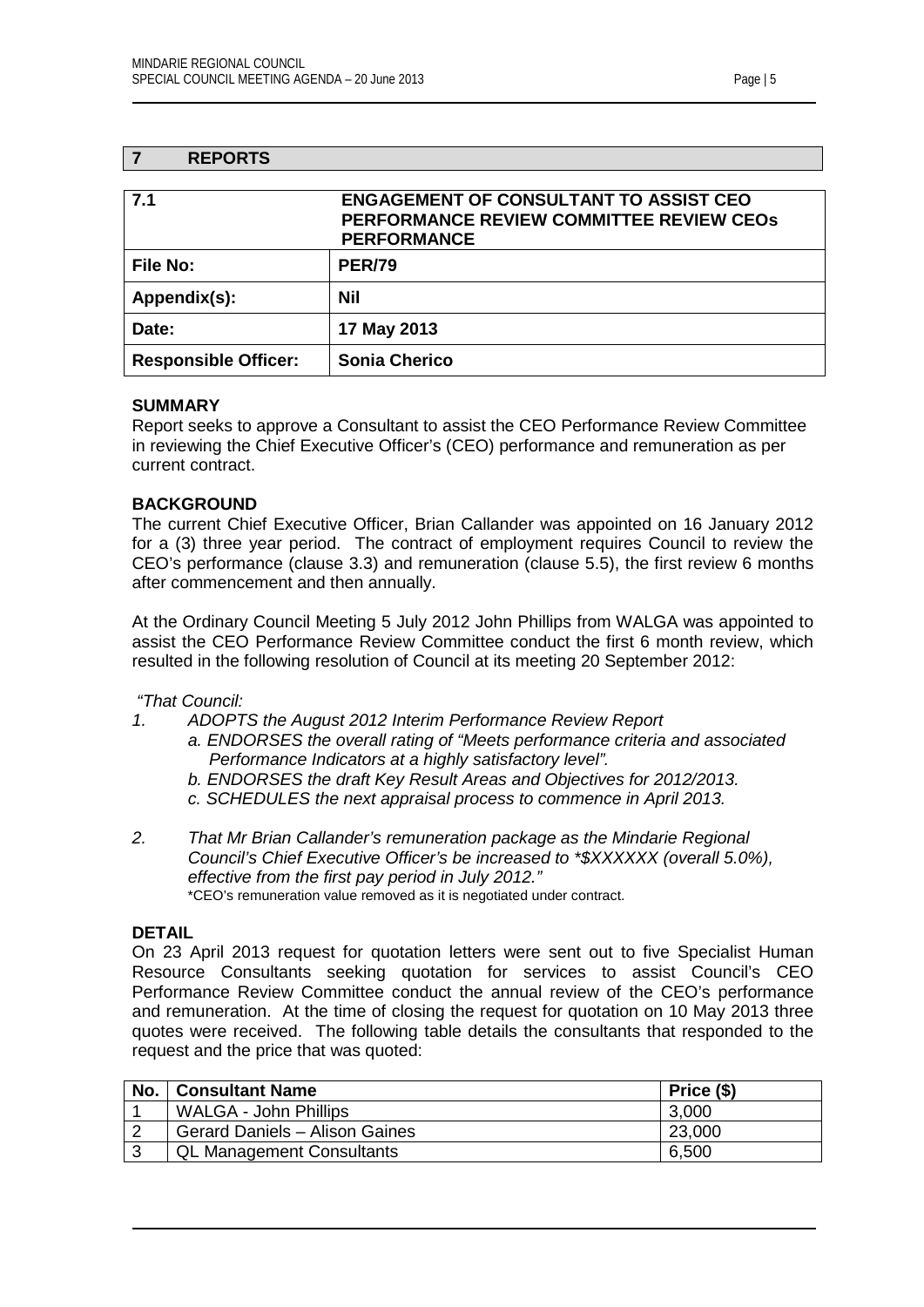The CEO Performance Review Committee met on the 16 May 2013 where the quotations were tabled for discussion and comment. The committee resolved to recommend to Council the appointment of John Phillips from WALGA to perform the CEO Performance Review.

**CONSULTATION**

NIL

**STATUTORY ENVIRONMENT** NIL

**POLICY IMPLICATIONS** NIL

# **FINANCIAL IMPLICATIONS**

The costs of engaging the consultant recommended by the Committee of \$3,000 is included in the 2012/13 Budget - Consultants - GL 5110.

**STRATEGIC IMPLICATIONS** NIL

# **COMMENT**

Submissions from consultants detailed the scope and process of work required to complete the CEO review, submission one (1) and three (3) were similar in the depth and methodology although cost differed by \$3,000. Submission two (2) provides work of greater depth outside the scope of work requested, reflected the cost being \$17k higher than other submissions. Submission one (1) John Phillips for WALGA meets the required scope of work at a reasonable cost to council.

#### **VOTING REQUIREMENT**

Simple Majority

#### **RESPONSIBLE OFFICER RECOMMENDATION**

**That Council appoint John Phillips from WALGA to assist the CEO Performance Review Committee in reviewing the performance and remuneration of the Chief Executive Officer.**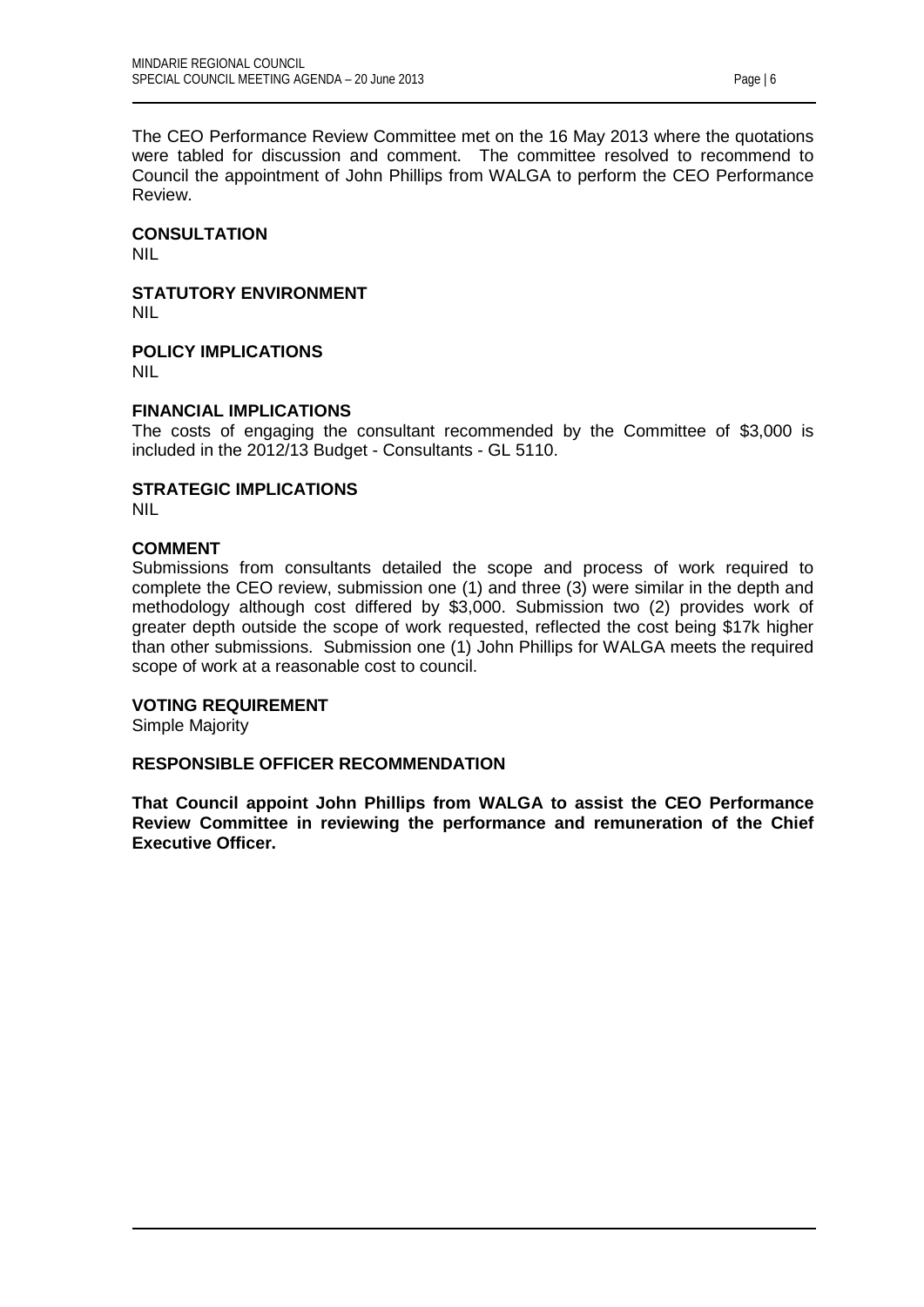<span id="page-6-0"></span>

| 7.2                         | <b>ENDORSEMENT OF STRATEGIC COMMUNITY PLAN AND</b><br><b>CORPORATE BUSINESS PLAN AND OTHER PLANS</b><br><b>ASSOCIATED WITH THE INTEGRATED PLANNING</b><br><b>FRAMEWORK</b>                                                                                                      |  |  |
|-----------------------------|---------------------------------------------------------------------------------------------------------------------------------------------------------------------------------------------------------------------------------------------------------------------------------|--|--|
| <b>File No:</b>             | <b>COR/2-02</b>                                                                                                                                                                                                                                                                 |  |  |
| Appendix(s):                | Strategic Community Plan (2013/14 to 2033/34)<br>Corporate Business Plan (2013/14 to 2016/17)<br>2.<br>(2013/14 to 2033/34)<br><b>Financial Plan</b><br>3.<br>(2013/14 to 2016/17)<br><b>Asset Management Plan</b><br>4.<br><b>Workforce Plan</b><br>(2013/14 t o2016/17)<br>5. |  |  |
| Date:                       | <b>7 June 2013</b>                                                                                                                                                                                                                                                              |  |  |
| <b>Responsible Officer:</b> | <b>CEO</b>                                                                                                                                                                                                                                                                      |  |  |

#### **SUMMARY**

The Strategic Community Plan, the Corporate Business Plan, the long term Financial Plan, the Asset Management Plan and the Workforce Plan have been developed to enable the Mindarie Regional Council (MRC) to plan for its future in accordance with the *Local Government Act 1995* and *Local Government (Administration) Regulations 1996.* The report seeks endorsement of the Plans and to provide notice to the public of the Councils decision.

# **BACKGROUND**

On 26 August 2010 the Minister for Local Government introduced regulations which established new requirements for the plan for the future. The new requirement places an obligation on local government to have two key documents in place by the 30 June 2013 being a Strategic Community Plan and a Corporate Business Plan. Local government also has to ensure that these two plans were informed by resourcing and delivery strategies, which required the development of supporting plans if the local government did not already have them in place.

# **DETAIL**

The MRC considered that this was an opportunity to review its current plans and its future objectives using this framework. In consultation with MRC's councillors and other stakeholders a new suite of plans have been developed.

The Strategic Community Plan defines the vision and sets objectives for the MRC over the next twenty years. The Executive Summary of this plan reads as follows:

*"The Mindarie Regional Council is one of Western Australia's largest waste management authorities assisting its member councils, mainly situated in Perth's northern corridor, deal with their waste. The MRC recognises that waste does have a value as a resource and is committed to managing waste in line with the waste hierarchy and in a way sensitive to the environment and future generations.*

*The MRC's Strategic Community Plan 2013/14 – 2033/34 'Winning Back Waste', constitutes not only the consolidation of the MRC as a leader in the industry, but also hails a new direction. The Plan articulates a shared vision for waste management in the Region and shows how the MRC can deliver environmentally sustainable waste management for its communities.*

*Waste management is changing. Although landfilling is still seen as an important part of the industry, the focus is moving toward resource recovery and other higher order activities that minimise waste. The goal is to treat waste and offer solutions as high up on the waste hierarchy as practicable.*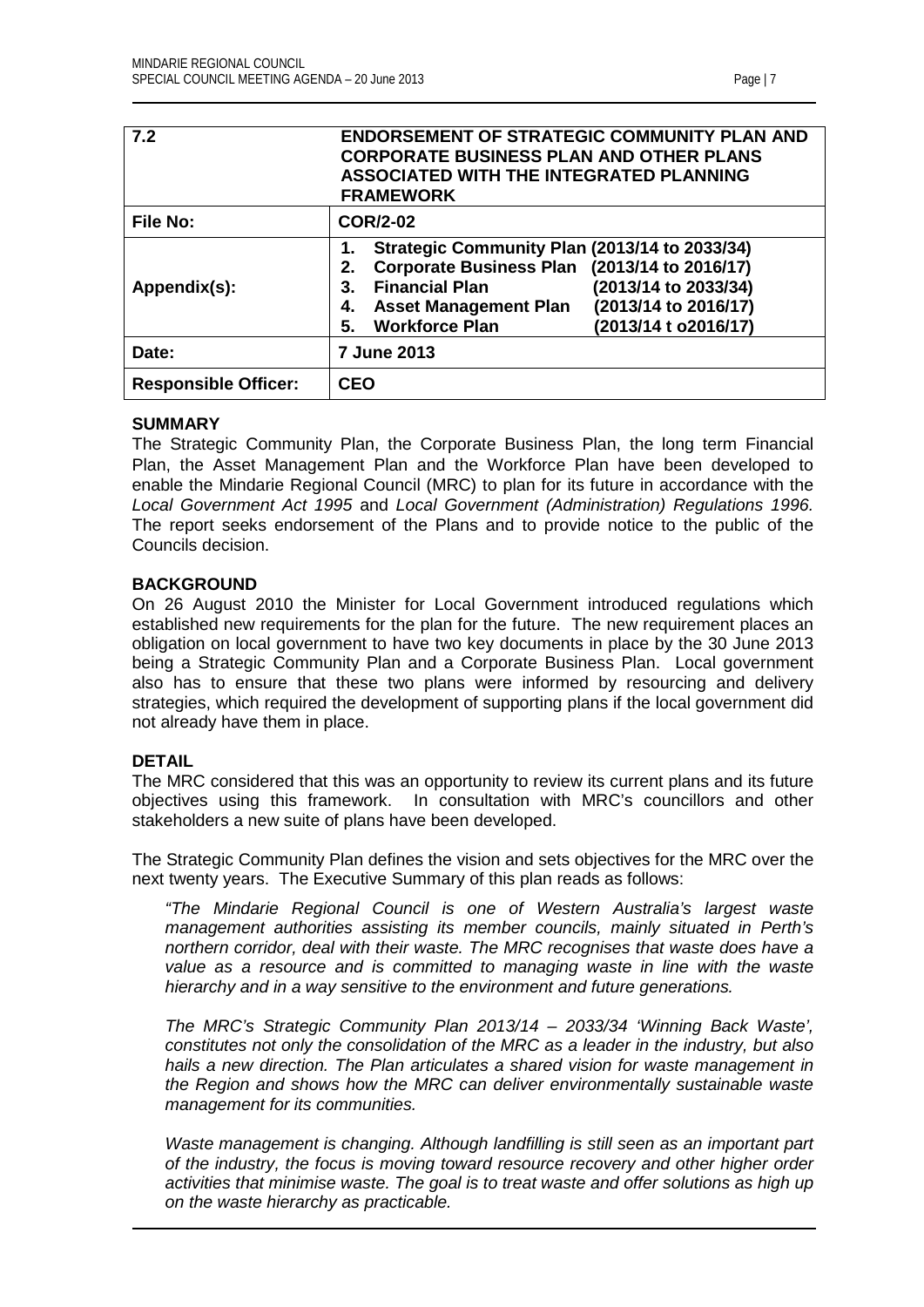*This Plan creates a new vision for the MRC, 'Winning Back Waste' and with this a focus in achieving improved waste outcomes for the region, which focus on:*

- *Reducing the amount of waste being generated*
- *Increasing resource recovery*
- *Diversion from landfill*

*The MRC as an organisation, although formed to accept waste on behalf of the member councils, more than just accepts waste. It promotes and works with its member councils to achieve improved waste outcomes throughout the region. This may include solutions that don't involve delivering waste to MRC facilities. Any waste produced in the MRC's regional boundaries therefore needs to be considered in any strategic discussion.*

*Difficult and uncertain times have resulted in the strategies of this plan initially being*  relatively modest with major initiatives being delayed until some clarity is given to *enable the MRC to confidently move forward in achieving its vision. This plan and its associated supporting documents however are dynamic, being reviewed on a regular basis and being flexible enough to accommodate change.* 

*Population growth in the Region will see the amount of waste being generated increase significantly, even with waste minimisation strategies being implemented. To deal with this waste a progressive approach to waste management will be required, including:*

- *New approaches*
- *New infrastructure*
- *New attitudes and behaviours*

*This will result in challenges to the MRC as an organisation and the MRC as a region, as the right balance between social, economic and environmental outcomes is sought. However with challenges comes opportunity. The MRC needs to grasp these opportunities and focus on 'Winning Back Waste'."*

The following table represents the indicative dates that new infrastructure will be required to ensure that the MRC maintains the necessary service levels to its member councils and go a long way in meeting the Waste Authority's Strategy in diverting waste from landfill.

|                         | 2013 | 2015<br>50% | 2016 | 2020<br>65% | 2025 | 2030 | 2035 | 2040            | Capacity             | Diversion  | Capex<br>\$ | Opex<br>\$ |
|-------------------------|------|-------------|------|-------------|------|------|------|-----------------|----------------------|------------|-------------|------------|
| <b>Tamala Park</b>      |      |             |      |             |      |      |      |                 | 3,000,000            | $2,000$ pa | n/a         | \$100/t    |
| <b>Landfill II</b>      |      |             |      |             |      |      |      | ⋗               | 6,000,000            | nil        | \$9m        | \$100/t    |
| Contract                |      |             |      |             |      |      |      | ∾               | n/a                  | nil        | nil         | \$100/t    |
| <b>Transfer station</b> |      |             |      |             |      |      |      | ⋗               | 200,000 pa           | nil        | \$5m        | \$40/t     |
| <b>RRF</b>              |      |             |      |             |      |      |      |                 | 100,000 pa 51,000 pa |            | n/a         | \$220/t    |
| <b>RRF</b> presort      |      |             |      |             |      |      |      |                 | nil                  | 15,000 pa  | n/a         | \$20/t     |
| Malaysia W2E            |      |             |      |             |      |      |      |                 | nil                  | 30,000 pa  | n/a         | $($37)$ /t |
| <b>RRF</b> II           |      |             |      |             |      |      |      | ∙><br>$+$       | 100,000 pa           | 75,000 pa  | n/a         | \$220/t    |
|                         |      |             |      |             |      |      |      |                 |                      |            |             |            |
| Sorting shed I          |      |             |      |             |      |      |      |                 | 50,000t              | 30,000t    | \$4m        | \$100/t    |
| Sorting shed II         |      |             |      |             |      |      |      | ۰D              | 25,000t              | 20,000t    | \$4m        | \$75/t     |
|                         |      |             |      |             |      |      |      |                 |                      |            |             |            |
| Waste to Energy I       |      |             |      |             |      |      |      |                 | 25,000t              | 23,000t    | n/a         | \$200/t    |
| Waste to Energy II      |      |             |      |             |      |      |      | $\rightarrow$ + | 25,000t              | 23,000t    | n/a         | \$200/t    |
| <b>Diversion rate</b>   | 21%  | 39%         |      | 60%         |      |      |      |                 |                      |            |             |            |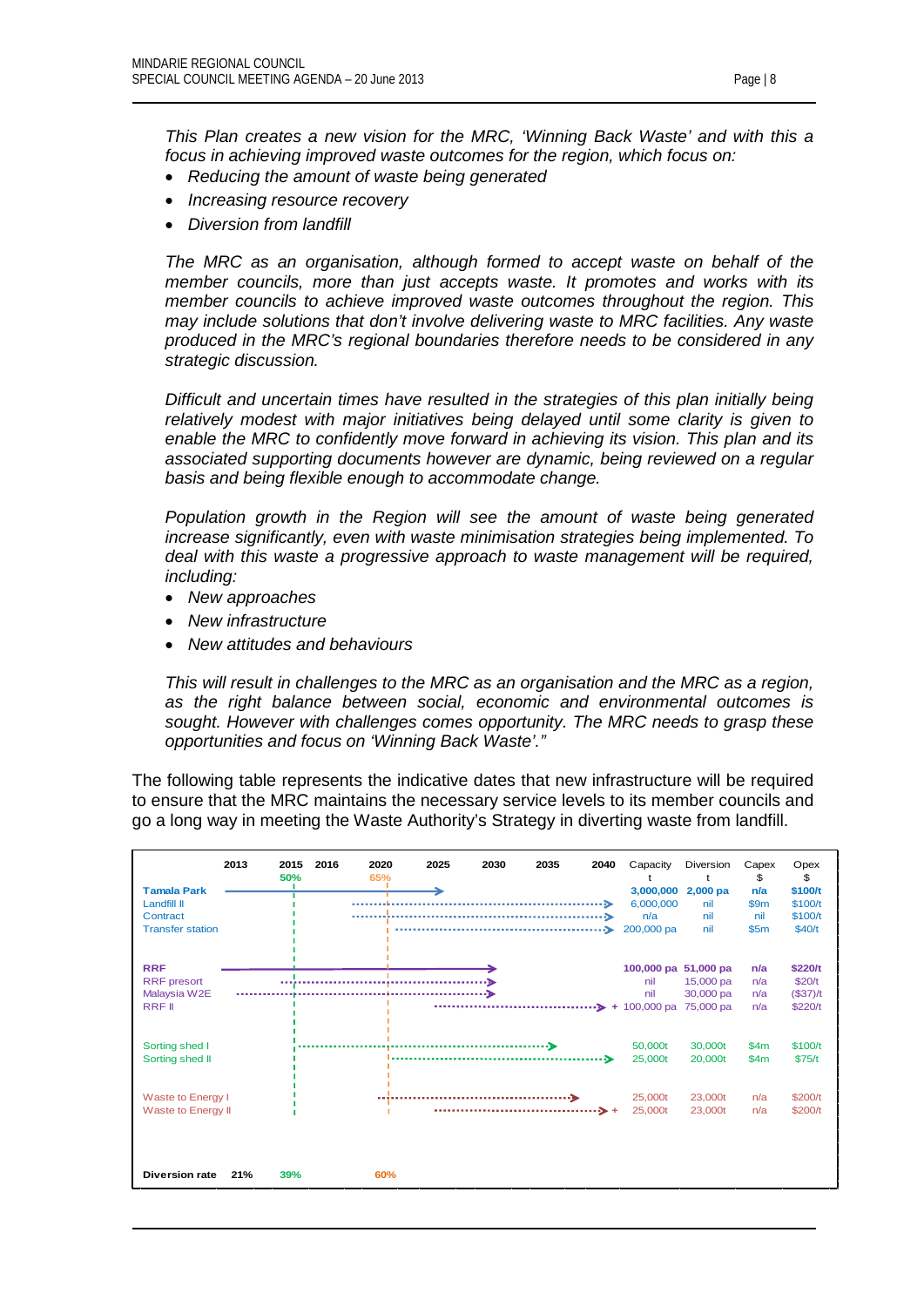The Corporate Business Plan has been developed to focus on the first four years of the planning framework ensuring that the objectives of the Strategic Community Plan are implemented. The foreword contained in the Corporate Business Plan provides an overview of how this is going to be achieved, which reads as follows:

The Corporate Business Plan

- *Identifies and prioritises the principal strategies and activities the Mindarie Regional Council will undertake in response to the aspirations and objectives stated within the Strategic Community Plan; and*
- *States the services, operations and projects the MRC will deliver over the four year period of the Plan, including the method for delivering these and the associated cost.*

*The Corporate Business Plan draws on the information contained within the Informing Plans, these being the Workforce Plan (WFP), the Asset Management Plan (AMP) and the Financial Plan (FP).*

*The Workforce Plan describes how the workforce is managed and flags the need for any changes in workforce numbers and skill requirements of the workforce.*

*The Asset Management Plan looks at the assets required to support the operations of the MRC and any changes to these assets (including replacements and maintenance of existing assets).*

*The Financial Plan is a long term plan for 20 years, ensuring that the aspirations of the organisation can be met financially, particularly highlighting foreseen major costs (infrastructure or other).*

*Due to uncertainties as outlined in the Strategic Community Plan, particularly with regard to the Local Government Review and the future role of Regional Councils, the Plan outlines a model where the MRC is to move forward and make step changes toward the goal of winning back waste. This Corporate Business Plan, looking at the next four years, therefore largely reflects a refocussing of the business with a gradual implementation of step changes within the business.*

*Many of the actions outlined in the Corporate Business Plan will be performed using existing workforce arrangements and assets. These initiatives will also be implemented within the existing budgeting parameters.*

*The MRC operates with 3 business units:*

- *\_ The Office of the CEO*
- *\_ Operations*
- *\_ Corporate Services*

*Together the business plans of each of these business units combine to address the strategies within the Strategic Community Plan and as such also form the Corporate Business Plan which guides the business for the next four years. These are the operational plans used to manage the business day-to-day and are reviewed annually. It is these plans and the actions they contain that are used to inform the Annual Budget.*

# *Reporting*

*The success in delivering the strategic actions as outlined in this plan will be measured by KPI's within the operational plans of the business units. These will then*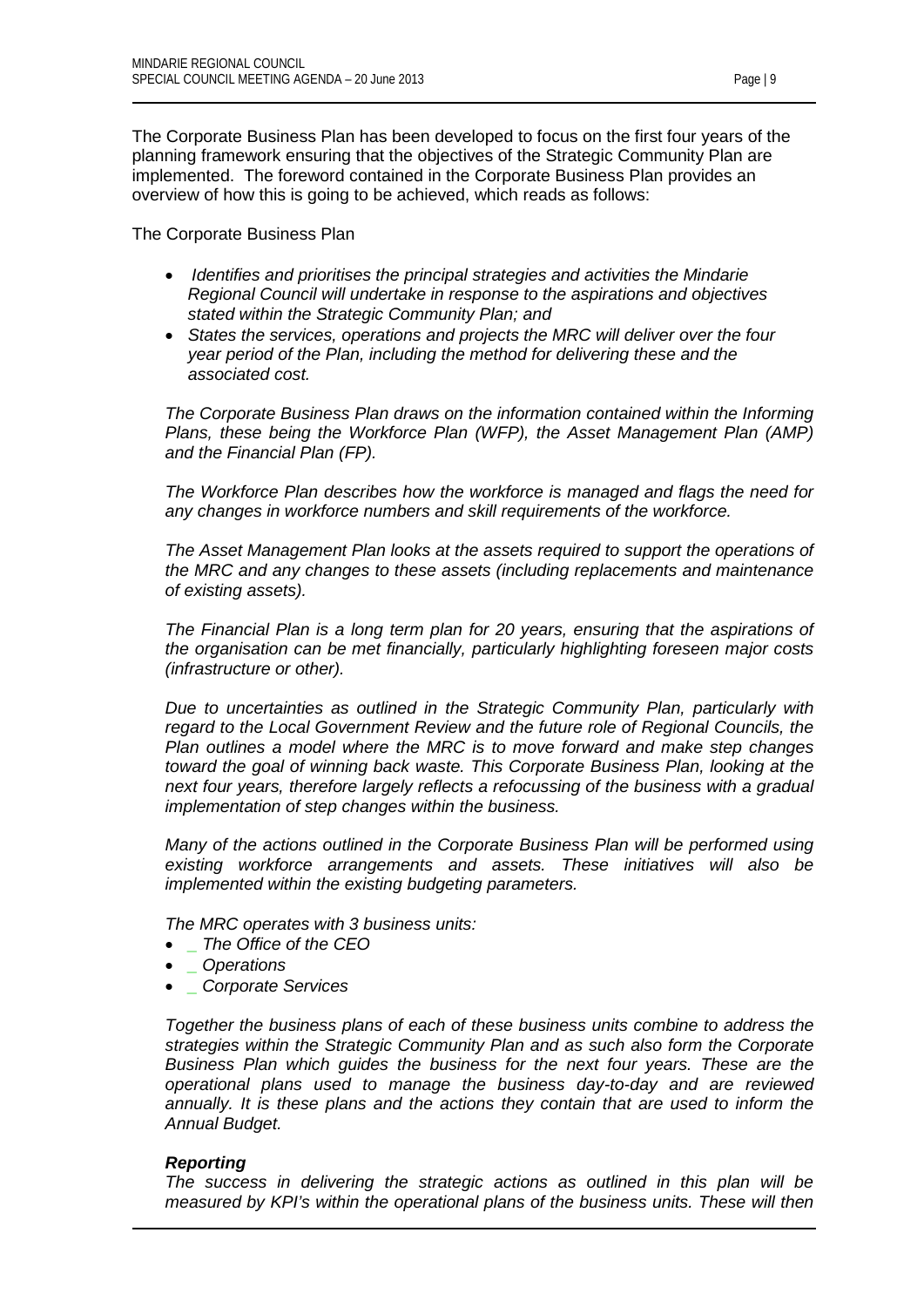*be reported in the MRC's Annual Report and their effectiveness in assisting in the achievement of the Strategic Community Plan's Performance Targets."*

# **CONSULTATION**

The Regulations require that the Strategic Community Plan be developed with input from the local governments' electors and ratepayers. A Regional Council does not have ratepayers therefore the MRC's Strategic Community Plan has been developed in close consultation with each of the member councils' representatives on the MRC being a councillor/s nominated by each of the member councils. In addition to this the member councils' CEO's and Executive Staff along with a number of other stakeholder/groups have also been closely involved in the development of the Plans. The following table provides details of the stakeholders who attended, and the dates of, these workshops.

| <b>INFORM</b>                                                                    | <b>INPUT</b>                                                             | <b>FORMALISE</b>                                                                                                                                                       | <b>SOCIALISE</b>                                                                                                   | <b>FINALISE</b>                                                                                                                                      |
|----------------------------------------------------------------------------------|--------------------------------------------------------------------------|------------------------------------------------------------------------------------------------------------------------------------------------------------------------|--------------------------------------------------------------------------------------------------------------------|------------------------------------------------------------------------------------------------------------------------------------------------------|
| <b>MRC present high level</b><br>information                                     | <b>MRC</b> present some more<br>detailed options and request<br>feedback | <b>Strategy and supporting</b><br>plans presented for<br>discussion                                                                                                    | Draft final Strategic plan<br>distributed for comment                                                              | Strategic plan finalised and<br>adopted                                                                                                              |
| September/October 2012                                                           | October/November 2012                                                    | March/April 2013                                                                                                                                                       | <b>May 2013</b>                                                                                                    | June/July 2013                                                                                                                                       |
| <b>MRC Staff (18/09/12)</b>                                                      | <b>MRC Staff (05/11/12)</b>                                              | Councillors, Member Council Final draft of the Community<br>CEOs and SWG - Worshop to<br>discuss development of<br>Community Plan (07/03/13)                           | <b>Plan distributed for final</b><br>comments                                                                      | <b>SCM - To consider formal</b><br>endorsement of the<br><b>Community Plan and the</b><br><b>Corporate Plan and to adopt</b><br>the 2013/2014 budget |
| <b>Workshop Councillors,</b><br><b>Member Council CEOs and</b><br>SWG (27/09/12) | <b>Councillors workshop</b><br>(10/11/12)                                | MRC Staff - workshop on<br><b>Community Plan and Vision</b><br>(08/03/13)                                                                                              | <b>Director Corporate Services</b><br>to socialise plan with member Community Plan followed by<br>council officers | <b>IMRC Staff - Launch of</b><br>function (21/06/13)                                                                                                 |
|                                                                                  | <b>CEAG - Workshop (24/10/12)</b>                                        | CEAG - Workshop update on<br>Community Plan (20/03/13)                                                                                                                 | <b>Published on MRC website</b><br>for public discussion                                                           | <b>Launch of Community Plan</b><br>followed by social dinner -<br><b>Councillors, Member Council</b><br><b>CEOs and SWG (04/07/13)</b>               |
|                                                                                  | WESSG - Workshop (30/10/12) WESSG - Workshop update                      | on Community Plan (26/03/13)                                                                                                                                           |                                                                                                                    |                                                                                                                                                      |
|                                                                                  |                                                                          | <b>Councillor and Member</b><br><b>Council CEOs and SWG</b><br>Officers - Workshop on<br>finalisation of Community and<br>2013/2014 budget<br>deliberations (17/04/13) |                                                                                                                    |                                                                                                                                                      |

TWG - Technical Working Group

SWG - Strategic Working Group

CEAG - Community Engagement Advisory Group

WESSG - Waste Education Strategic Steering Group

#### **STATUTORY ENVIRONMENT**

The *Local Government Act 1995* requires local governments to plan for its future. *The Local Government (Administration) Regulations 1996* prescribes the manner in which local government is to demonstrate in the form of plans how it has met the requirements of the Act. The relevant legislative requirements follow: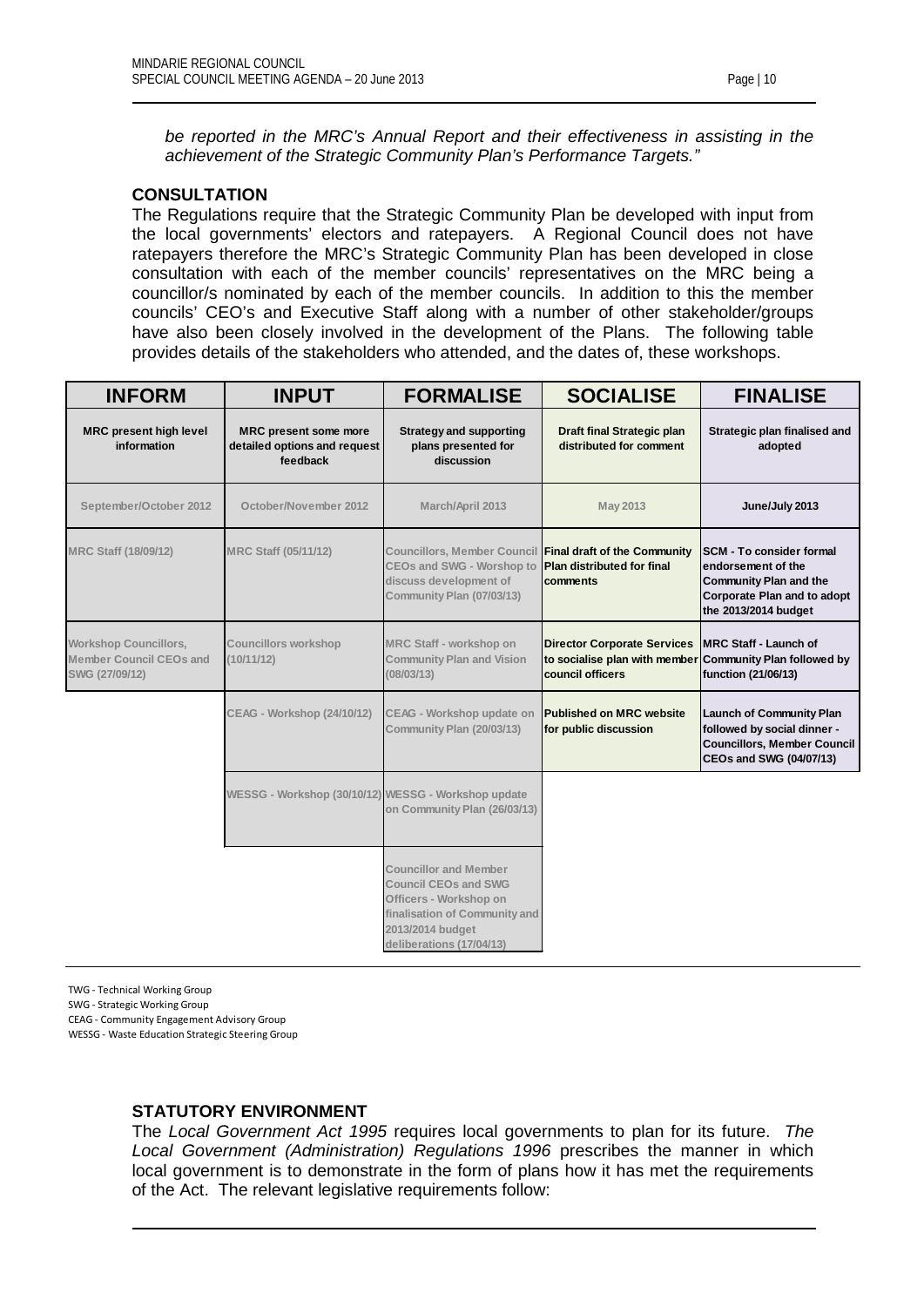# *Local Government Act 1995*

*"5.56. Planning for the future*

- *(1) A local government is to plan for the future of the district.*
- *(2) A local government is to ensure that plans made under subsection (1) are in accordance with any regulations made about planning for the future of the district.*

# *Local Government (Administration) Regulations 1996*

- *"19C. Strategic community plans, requirements for (Act s. 5.56)*
	- *(1) A local government is to ensure that a strategic community plan is made for its district in accordance with this regulation in respect of each financial year after the financial year ending 30 June 2013.*
	- *(2) A strategic community plan for a district is to cover the period specified in the plan, which is to be at least 10 financial years.*
	- *(3) A strategic community plan for a district is to set out the vision, aspirations and objectives of the community in the district.*
	- *(4) A local government is to review the current strategic community plan for its district at least once every 4 years.*
	- *(5) In making or reviewing a strategic community plan, a local government is to have regard to —*
		- *(a) the capacity of its current resources and the anticipated capacity of its future resources; and*
		- *(b) strategic performance indicators and the ways of measuring its strategic performance by the application of those indicators; and*
		- *(c) demographic trends.*
	- *(6) Subject to subregulation (9), a local government may modify its strategic community plan, including extending the period the plan is made in respect of.*
	- *(7) A council is to consider a strategic community plan, or modifications of such a plan, submitted to it and is to determine\* whether or not to adopt the plan or the modifications.*

*\*Absolute majority required.*

- *(8) If a strategic community plan is, or modifications of a strategic community plan are, adopted by the council, the plan or modified plan applies to the district for the period specified in the plan.*
- *(9) A local government is to ensure that the electors and ratepayers of its district are consulted during the development of a strategic community plan and when preparing modifications of a strategic community plan.*
- *(10) A strategic community plan for a district is to contain a description of the involvement of the electors and ratepayers of the district in the development of the plan or the preparation of modifications of the plan.*

*[Regulation 19C inserted in Gazette 26 Aug 2011 p. 3483-4.]*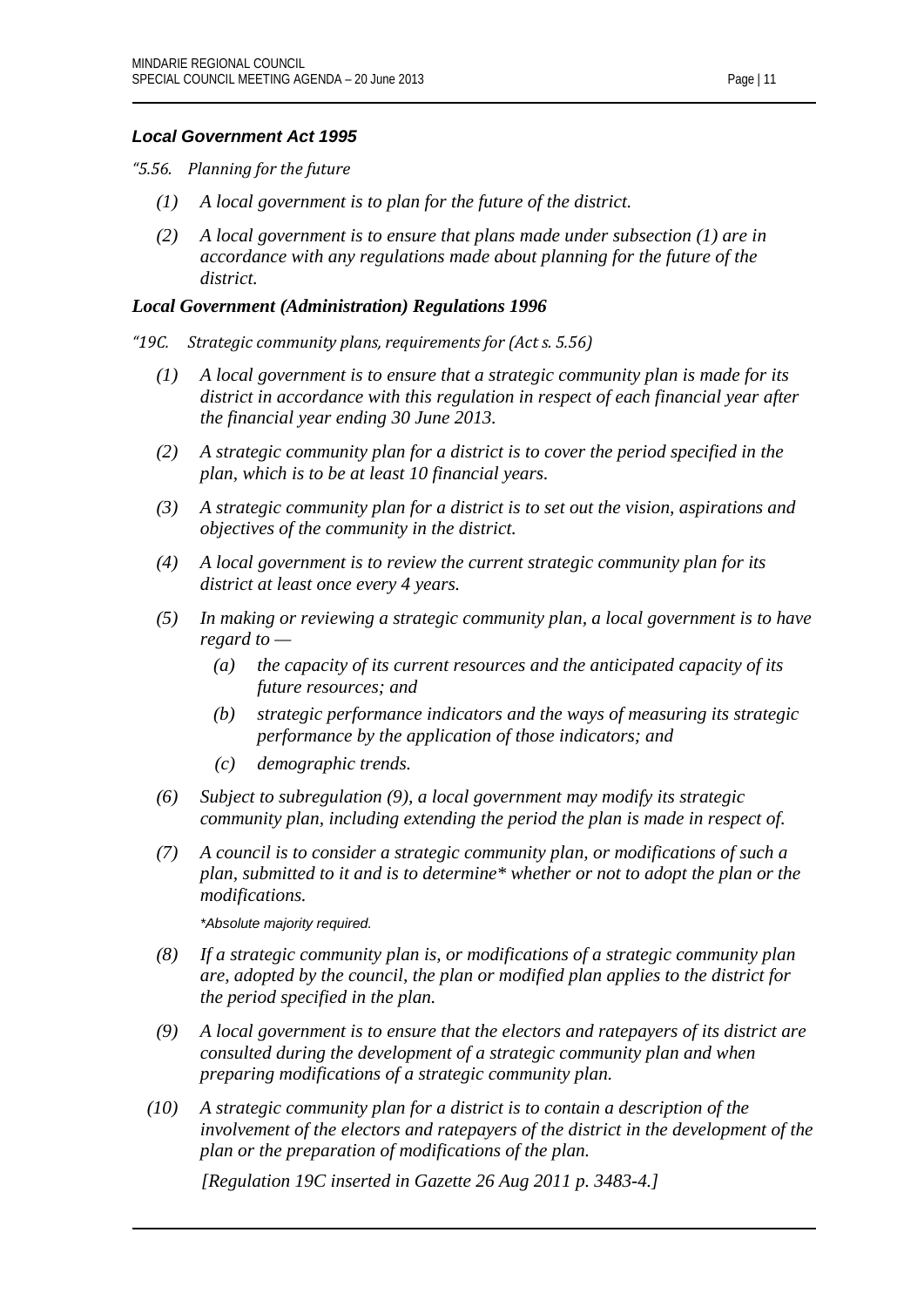- *19DA. Corporate business plans, requirements for (Act s. 5.56)*
	- *(1) A local government is to ensure that a corporate business plan is made for its district in accordance with this regulation in respect of each financial year after the financial year ending 30 June 2013.*
	- *(2) A corporate business plan for a district is to cover the period specified in the plan, which is to be at least 4 financial years.*
	- *(3) A corporate business plan for a district is to —*
		- *(a) set out, consistently with any relevant priorities set out in the strategic community plan for the district, a local government's priorities for dealing with the objectives and aspirations of the community in the district; and*
		- *(b) govern a local government's internal business planning by expressing a local government's priorities by reference to operations that are within the capacity of the local government's resources; and*
		- *(c) develop and integrate matters relating to resources, including asset management, workforce planning and long-term financial planning.*
	- *(4) A local government is to review the current corporate business plan for its district every year.*
	- *(5) A local government may modify a corporate business plan, including extending the period the plan is made in respect of and modifying the plan if required because of modification of the local government's strategic community plan.*
	- *(6) A council is to consider a corporate business plan, or modifications of such a plan, submitted to it and is to determine\* whether or not to adopt the plan or the modifications.*

*\*Absolute majority required.*

*(7) If a corporate business plan is, or modifications of a corporate business plan are, adopted by the council, the plan or modified plan applies to the district for the period specified in the plan.*

*[Regulation 19DA inserted in Gazette 26 Aug 2011 p. 3484-5.]*

- *19DB. Transitional provisions for plans for the future until 30 June 2013*
	- *(1) In this regulation —*

*former regulation 19C means regulation 19C as in force immediately before 26 August 2011 and continued under subregulation (2);*

*former regulation 19D means regulation 19D as in force immediately before 26 August 2011;*

*plan for the future means a plan for the future of its district made by a local government in accordance with former regulation 19C.*

- *(2) Except as stated in this regulation, former regulation 19C continues to have effect on and after 26 August 2011 until this regulation expires under subregulation (7).*
- *(3) A local government is to ensure that a plan for the future applies in respect of each financial year before the financial year ending 30 June 2014.*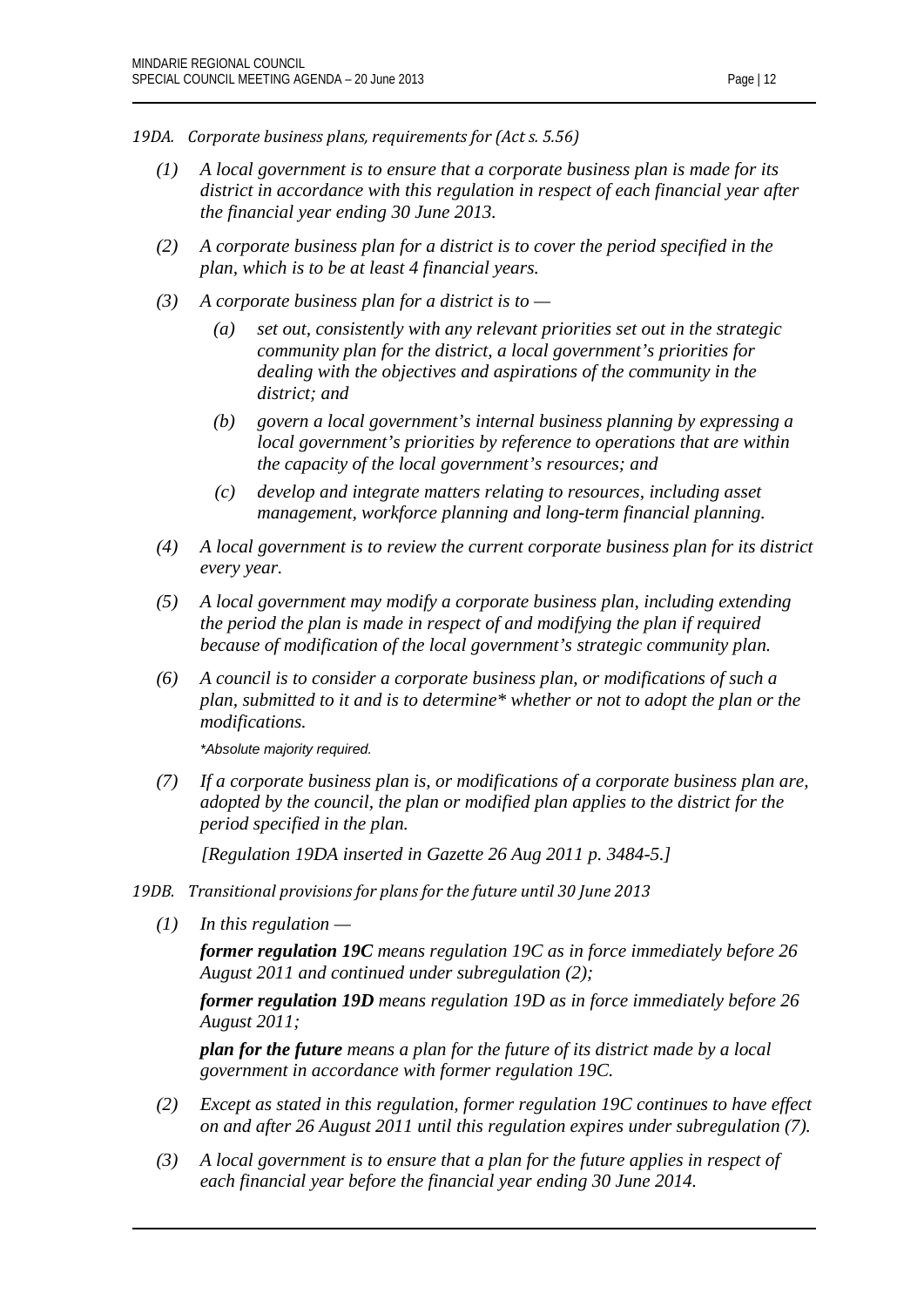- *(4) A local government is not required to review a plan for the future under former regulation 19C(4) on or after 26 August 2011.*
- *(5) If, for the purposes of complying with subregulation (3), a local government makes a new plan for the future, local public notice of the adoption of the plan is to be given in accordance with former regulation 19D.*
- *(6) If a local government modifies a plan for the future under former regulation 19C(4), whether for the purposes of complying with subregulation (3) or otherwise —*
	- *(a) the local government is not required to comply with former regulation 19C(7) or (8) in relation to the modifications of the plan; and*
	- *(b) local public notice of the adoption of the modifications of the plan is to be given in accordance with former regulation 19D.*
- *(7) This regulation expires at the end of 30 June 2013.*

*[Regulation 19DB inserted in Gazette 26 Aug 2011 p. 3485-6.]*

- *19D. Adoption of plan, public notice of to be given*
	- *(1) After the adoption of a strategic community plan, or modifications of a strategic community plan, under regulation 19C, the local government is to give local public notice in accordance with subregulation (2).*
	- *(2) The local public notice is to contain —*
		- *(a) notification that —*
			- *(i) a strategic community plan for the district has been adopted by the council and is to apply to the district for the period specified in the plan; and*
			- *(ii) details of where and when the plan may be inspected;*
			- *or*
		- *(b) where a strategic community plan for the district has been modified —*
			- *(i) notification that the modifications to the plan have been adopted by the council and the plan as modified is to apply to the district for the period specified in the plan; and*
			- *(ii) details of where and when the modified plan may be inspected."*

**POLICY IMPLICATIONS** Nil

# **FINANCIAL IMPLICATIONS**

Nil

# **STRATEGIC IMPLICATIONS**

The Integrated Planning Framework ensures that the future of local government/regional council is set using long term strategies backed by shorter termed implementation plans. An important element of the Framework is the need for the Plans to be reviewed regularly accepting that the services required to meet the needs of the member councils change over time and ensuring that the Plans keep up with these changes and remain relevant over their life span.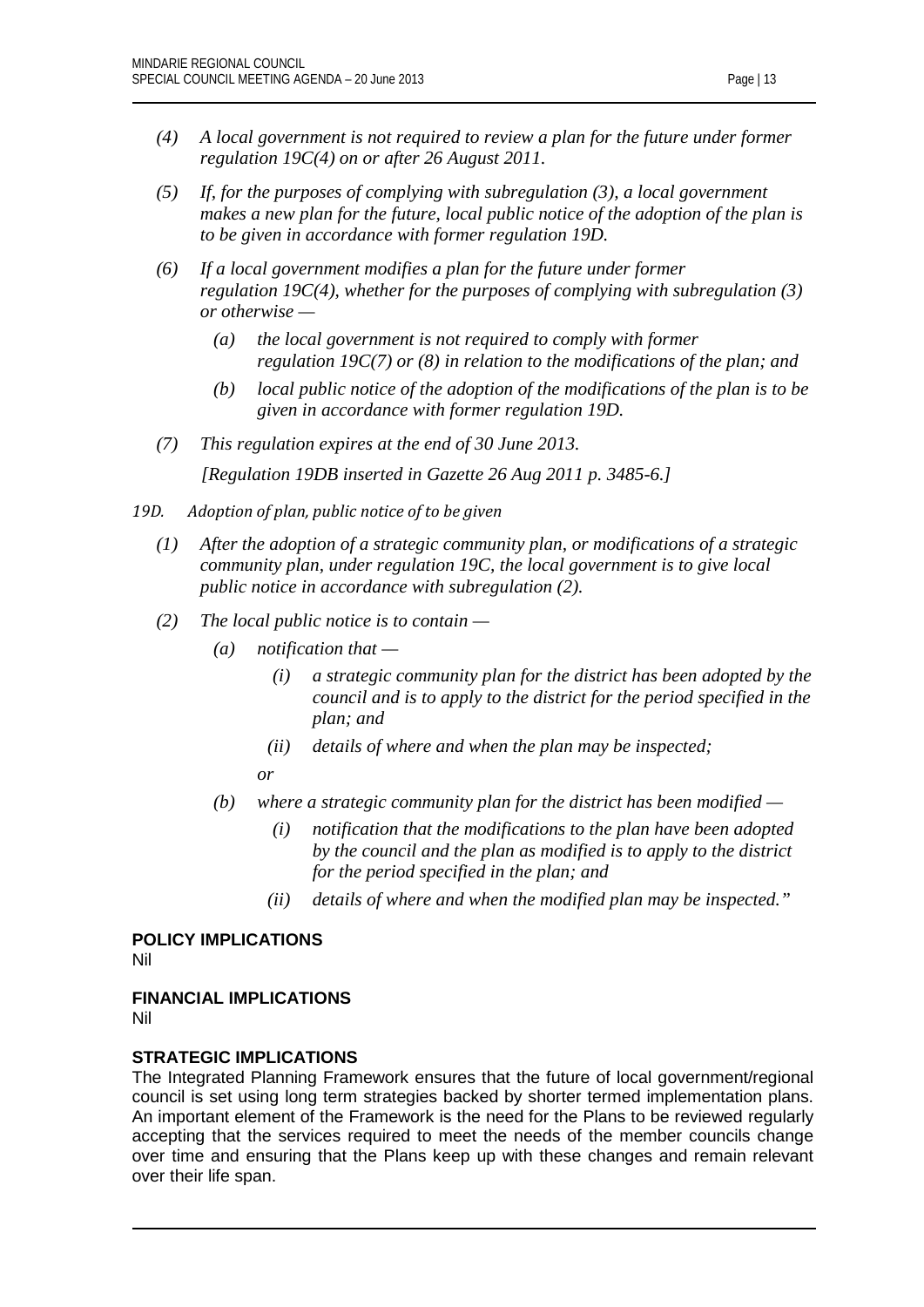The Plans will be referenced in reports to council and in discussion with the Strategic Working Group to ensure that the MRC remains focussed on its future as directed by the plans.

# **COMMENT**

The Plans developed will provide MRC with the opportunities to develop its services thus ensuring its relevance to, and meets the future needs of, its member councils. The commitment to Step change, that is, providing infrastructure solutions ensures that the MRC will go a long way to meeting the targets set by the Waste Authority.

# **VOTING REQUIREMENT**

Simple Majority / Absolute Majority

## **RESPONSIBLE OFFICER RECOMMENDATION**

- **A. That:**
	- **1. The Strategic Community Plan (2013/14 to 2033/34) and The Corporate Business Plan (2013/14 to 2016/17) as contained in Appendices 1 and 2 be adopted.**
	- **2. In accordance with s.19D of the Local Government (Administration) Regulations 1996 Local Public Notice be given advising that the Strategic Community Plan detailed in A.1. above has been adopted by the Council and that the Plans are available on the website and at the Administration Office of the Mindarie Regional Council.**

**(Absolute Majority Required)**

# **B. That:**

**The Financial Plan (2013/14 to 2033/34); The Asset Management Plan (2013/14 to 2016/17); and The Workforce Plan (2013/14 to 2016/17) as contained in Appendices 3, 4 and 5 be adopted.**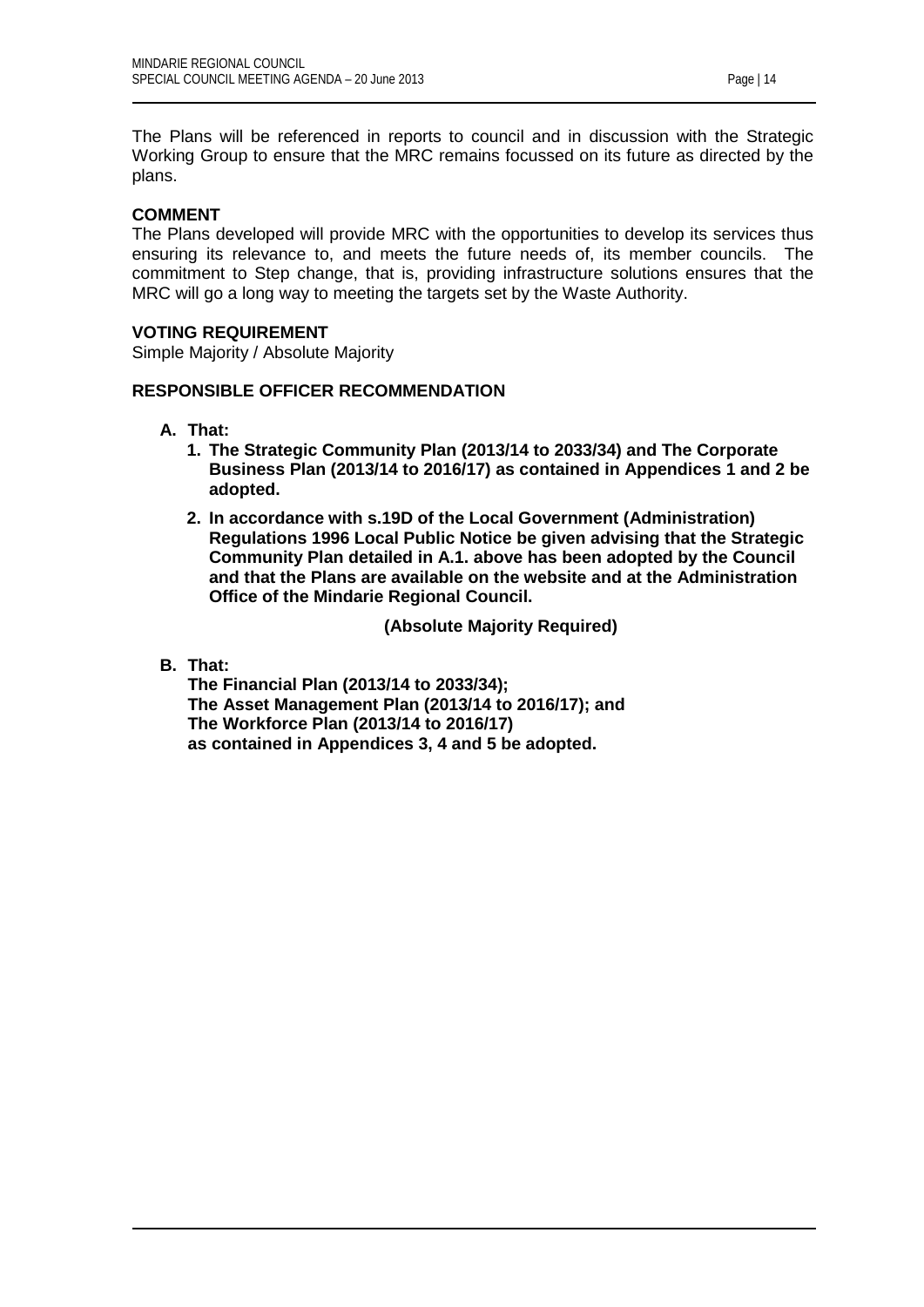<span id="page-14-0"></span>

| 7.3                         | <b>BUDGET APPROVAL FINANCIAL YEAR 2013/14</b>         |
|-----------------------------|-------------------------------------------------------|
| <b>File No:</b>             | <b>FIN/134</b>                                        |
| Appendix(s):                | <b>Statutory Budget and Supplementary Information</b> |
| Date:                       | 13 June 2013                                          |
| <b>Responsible Officer:</b> | <b>Gunther Hoppe</b>                                  |

#### **SUMMARY**

The purpose of this Item is to present the Budget for 2013/14 to the Council for approval and adoption.

#### **BACKGROUND**

The 2013/14 budget process commenced in March 2013 and included two workshops held with Councillors and Officers on 17 April and 16 May 2013 respectively.

The underlying operating budget has been developed from a 'zero base' in discussion with the managers across the business and has been reviewed in detail to ensure that the Mindarie Regional Council (MRC) continues to deliver its current service offering in an efficient, cost effective manner.

The budget has been premised on a 'business-as-usual' basis, taking into account two significant infrastructure projects which have been identified from the development of the MRC's Strategic Community Plan. These projects, which are the purchase of a new landfill site (\$6 million) and the construction of a new waste sorting shed (\$4 million), are both planned for June 2014.

Feedback from Councillors and Officers provided from the budget workshops has been incorporated in this final draft of the budget.

Some of the significant changes between the 2012/13 and 2013/14 budgets include:

- The decrease in expected Non-member tonnes from 53,000 to 40,000 based on current year trends;
- The inclusion of 73,000 tonnes of waste from the City of Stirling (Stirling) as a result of the Council's decision to not renew the tipping exemption granted to Stirling;
- The fact that the Members' gate fee has not been adjusted to take into account the additional 73,000 tonnes from Stirling, given the contentious nature of the tonnes.

#### **Overall, this results in an increase in the Members' gate fee from \$137 per tonne (2012/13) to \$149 per tonne (2013/14), both excluding GST.**

This represents an increase of \$12 (8.8%) year-on-year. The \$12 increase relates to normal operating cost increases across various areas of the business, including: employee costs; new insurance cover for potential environmental events; dramatically increased property rates; required site remediation works; and an increase in the dollar value of site development costs attributed to each tonne of waste landfilled.

**The Non-members' gate fee has remained largely unaltered at \$150.91 per tonne (2013/14) compared to \$151.40 per tonne (2012/13), both excluding GST.**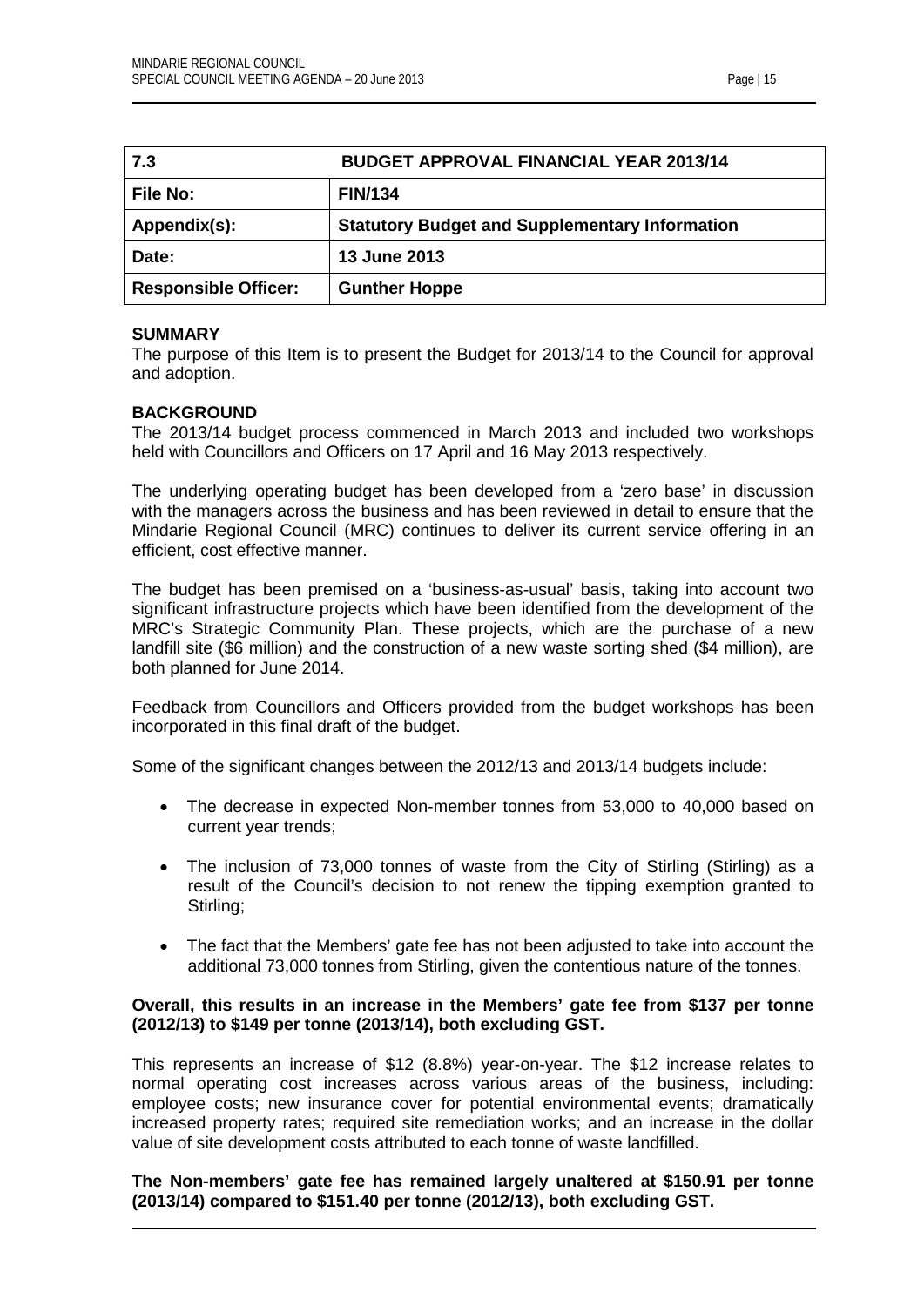The decision not to increase the Non-members' gate fee was made taking into account the significant drop in Non-member tipping that was experienced in 2012/13. Non-member tonnes had been budgeted at 53,000 tonnes for the year, but in reality, the actual result for the 2012/13 financial year is likely to be closer to 40,000 tonnes. Discussions with customers have revealed that this drop is purely in response to price increases which have been made in the last two years.

Keeping the Non-members' fee static is part of a strategy to ensure that we do not drop below the 40,000 Non-member tonnes forecast for 2013/14.

# **DETAIL**

## **Budget 2013/14**

The Budget for 2013/14 takes into account 73,000 tonnes of waste from Stirling, based on a Council decision not to extend a tipping exemption granted to Stirling. The revenue and costs associated with these additional tonnes are taken into account in the budget, however, given the contentious nature of these tonnes, they have not been taken into account in setting the Members' gate fee.

The consequence of this is that the MRC is budgeting a surplus for the 2013/14 financial year of \$7.8 million.

Where Stirling commences tipping as planned and this is evident during the first quarter of the financial year, a review of the Members' gate fee will be made to take this into account, with the reduced Members' gate fee rate being passed on to all member councils.

No changes in assumptions have been made with regard to the calculation of the carbon price.

Significant increases in costs year-on-year are outlined in more detail below.

#### **Employee costs**

Employee costs have increased by \$260,996 (6%) which is largely driven by the current Enterprise Agreement which contemplates annual increases of 5%. The balance of the increase relates to an additional 0.8 of a Full Time equivalent employee which has been added to meet business requirements.

#### **Landfill expenses**

Landfill expenses have increased by \$259,900 (32%) primarily as a result of three site remediation/management projects which are required be undertaken in the current year encompassing landfill gas migration management, groundwater management and flora reestablishment work.

#### **Plant and equipment operating and hire costs**

Operating and hire costs are up by \$97,000 (10%) as a result of increased fuel and tyre repair costs, based on the actual expenses incurred on 2012/13.

#### **RRF Costs**

The RRF costs have increased by \$1,555,114 (7%) largely as a result of the following:

- Redirection of the coarse heavy residue fraction from a Class 1 landfill to Tamala Park (\$470k)
- Contractual increases in processing costs, largely driven by CPI inflators (\$501k)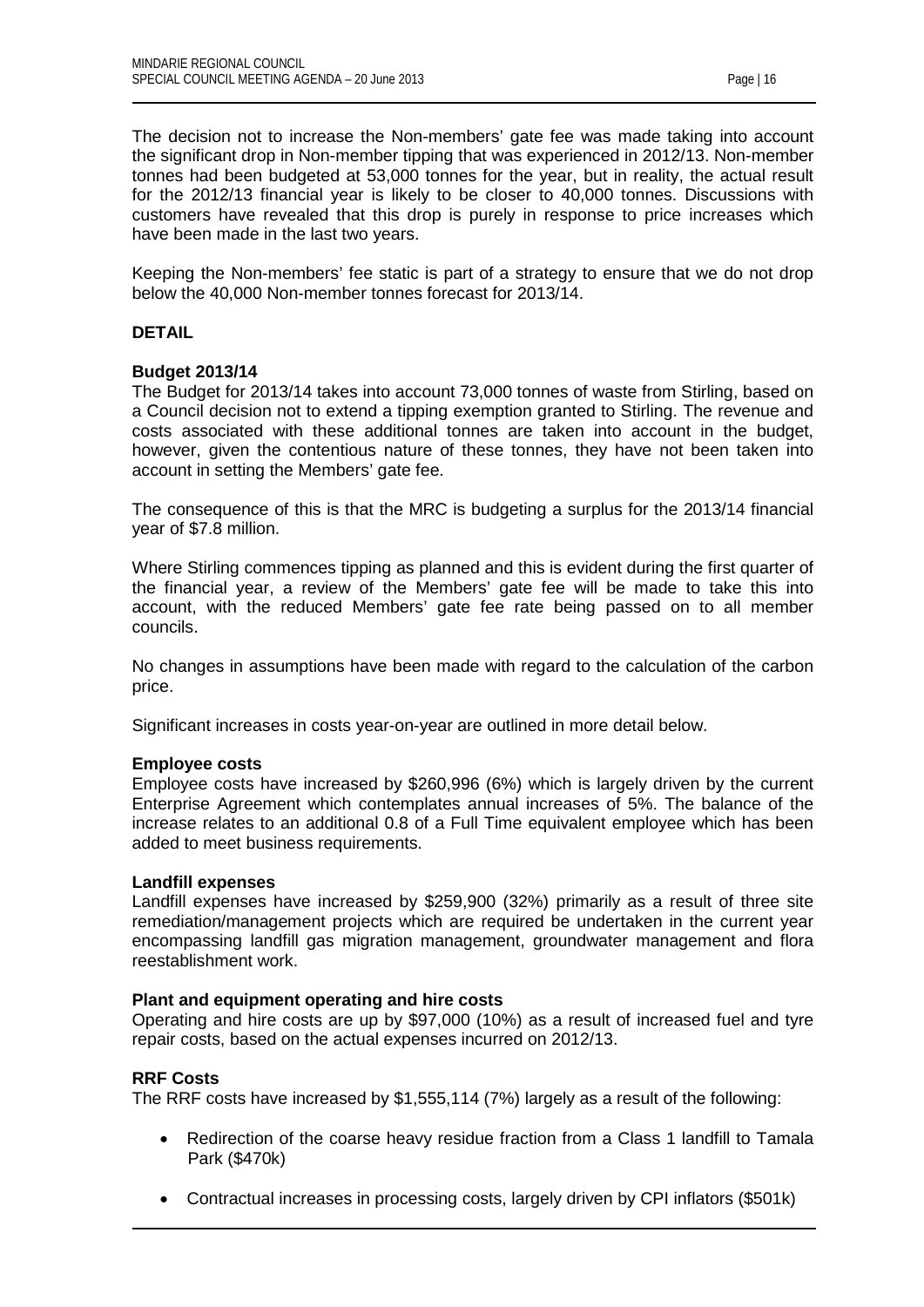• Pass through cost of the increase in the MRC gate fee (\$584k)

#### **Utilities**

Utility costs have increased by \$192,700 (105%) primarily as a result of a \$160,000 increase in land rates charged to the MRC by the City of Wanneroo. The balance relates to increased electricity costs to power a leachate compressor which was converted from diesel to electricity.

#### **Insurance**

Insurance costs have increased by \$128,400 (64%) mainly due to the additional insurance cover budgeted to address an environmental event caused by either gas or water migration.

#### **Amortisation of cell development expenditure**

The allocation of cell development expenditure costs have increased by \$1,041,400 (64%) for the year. This is driven by an increase in tonnes and a change in the allocation rate. The additional tonnes, primarily from Stirling, account for \$661,000 of the increase. The remainder of the increase of \$380,400 relates to a change in the rate at which the costs are absorbed based on a revision in accounting estimates.

#### **Tonnages**

Approximately 270,994 tonnes (Budget 2012/13: 200,281 tonnes) of waste are expected to be delivered to the MRC by Member Councils during the course of the year.

Of this, 100,000 tonnes (Budget 2012/13: 100,000 tonnes) is expected to be diverted to the RRF, which will in turn generate 48,700 tonnes (Budget 2012/13: 44,070 tonnes) of residue which will be sent back to Tamala Park. The RRF waste diversion target is set at 51.3%.

Non-members are expected to deliver 40,000 tonnes (Budget 2012/13: 53,000 tonnes) to Tamala Park.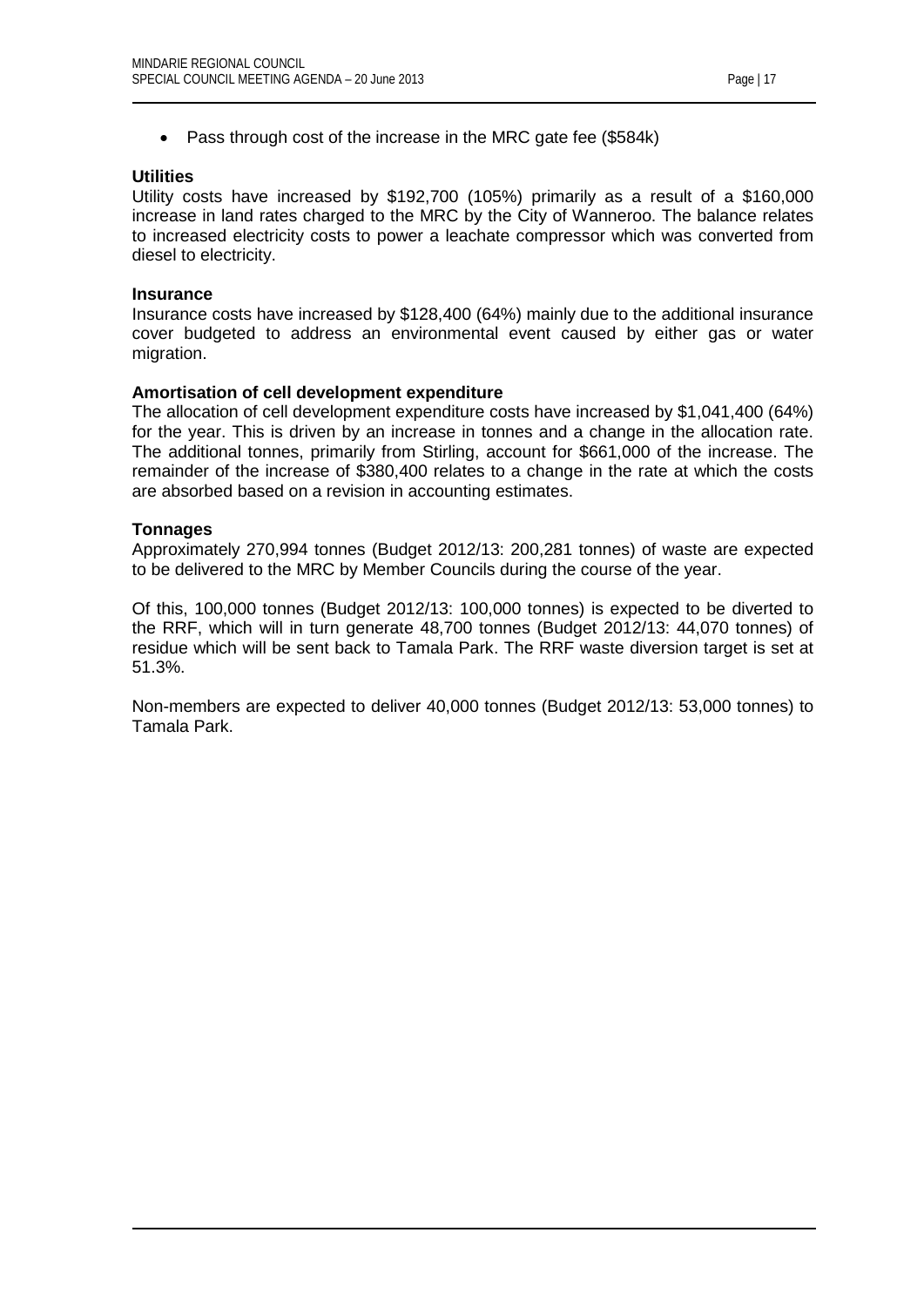# **Capital Expenditure**

The following capital expenditures have been included in the Budget for 2013/14:

New capital expenditures

|                                         |         | \$         |  |
|-----------------------------------------|---------|------------|--|
| Land Purchase (new Landfill Site)       |         | 2,000,000  |  |
| Cell lining                             |         | 1,500,000  |  |
| Sorting shed                            |         | 4,000,000  |  |
| <b>Building upgrades</b>                |         | 140,000    |  |
| Office furniture and equipment          |         | 27,000     |  |
| Computer equipment                      |         | 87,700     |  |
| Server upgrades                         | 38,000  |            |  |
| New hardware                            | 18,700  |            |  |
| New UPS units                           | 31,000  |            |  |
| Plant and equipment                     |         | 90,000     |  |
| Tarpomatic tarps                        | 25,000  |            |  |
| Hook lift bins                          | 40,000  |            |  |
| Tarpomatic spindle                      | 25,000  |            |  |
| Infrastructure                          |         | 220,000    |  |
| Gas well installations                  | 75,000  |            |  |
| PV cells for buildings                  | 30,000  |            |  |
| Litter fencing                          | 60,000  |            |  |
| Bore pump<br>$\overline{\phantom{0}}$   | 15,000  |            |  |
| Tipface lighting tower<br>$\frac{1}{2}$ | 40,000  |            |  |
| Vehicles                                |         | 1,306,000  |  |
| Dump truck                              | 405,000 |            |  |
| Electric buggy                          | 16,000  |            |  |
| Kubota                                  | 20,000  |            |  |
| Front end Loader                        | 405,000 |            |  |
| Front end Loader                        | 405,000 |            |  |
| Forklift                                | 25,000  |            |  |
| Workshop supervisor vehicle             | 30,000  |            |  |
|                                         |         | 9,370,700  |  |
|                                         |         |            |  |
| Carried forward capital expenditures    |         |            |  |
|                                         |         |            |  |
| Land Purchase (new Landfill Site)       |         | 4,000,000  |  |
| New skid steer                          |         | 80,000     |  |
|                                         |         | 4,080,000  |  |
|                                         |         | 13,450,700 |  |
| <b>Total Capital expenditure</b>        |         |            |  |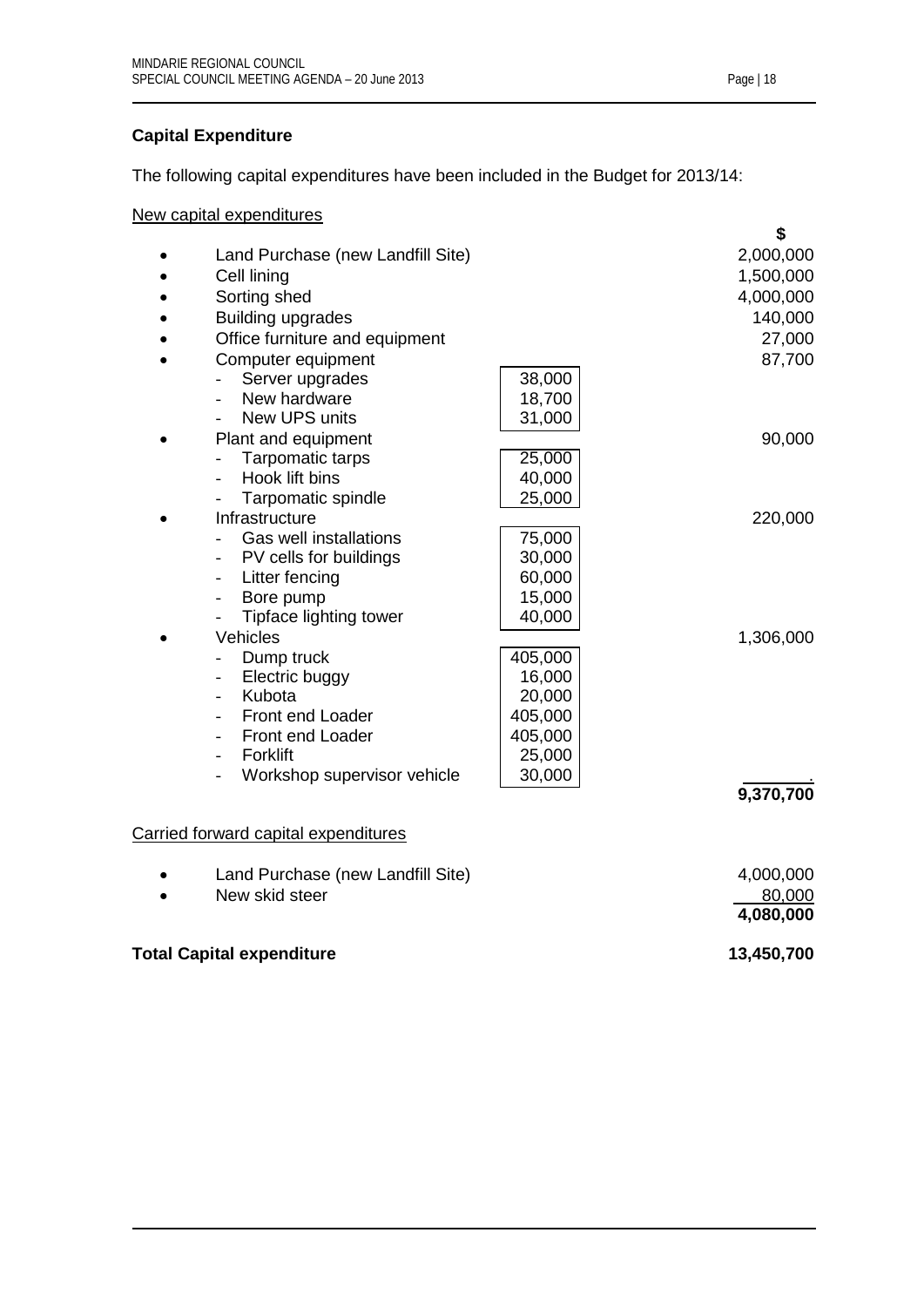Participants' Surplus Reserve Account

#### **Reserves**

The revised Cash Backed Reserves with the projected balances at 30 June 2014 would be as follows:

| Site rehabilitation Reserve        |                                                                                                                   |
|------------------------------------|-------------------------------------------------------------------------------------------------------------------|
| Estimated balance at 30 June 2014: | \$5,805,949                                                                                                       |
| Purpose:                           | To be used to fund post closure site<br>rehabilitation costs associated with<br>the<br>Tamala Park landfill site. |

A transfer of \$378,300 to this reserve is anticipated during the course of the year with no anticipated drawdowns on the reserve.

| Reserve for Capital Expenditure    |                                        |
|------------------------------------|----------------------------------------|
| Estimated balance at 30 June 2014: | \$150,000                              |
| Purpose:                           | To be used to fund the ongoing capital |
|                                    | expenditure requirements.              |

A transfer of \$1,052,343 to this reserve is anticipated during the course of the year with drawdowns to fund capital expenditures of \$1,950,700 withdrawn from the reserve.

| Estimated balance at 30 June 2014: | \$2,029,282                                                                                                   |
|------------------------------------|---------------------------------------------------------------------------------------------------------------|
| Purpose:                           | To be used to fund any deficit or part of a<br>deficit as shown in the annual financial report<br>of the MRC. |

No transfers to the reserve are anticipated during the course of the year, although as much as is needed to fund the audited 30 June 2013 deficit will be withdrawn from the reserve in line with Council's resolution at the 7 March 2013 Ordinary Council Meeting which was to:

*"Approve by Absolute Majority that the MRC continue to run a deficit budget until 30 June 2013, at which stage the deficit at year end (forecast to be \$1,341,541) as detailed in the Annual Financial Report will be funded using the Participants' Surplus Reserve."*

#### Carbon Price Reserve

Estimated balance at 30 June 2014: \$3,322,000 Purpose: *To be used to fund the MRC's liability arising from the Carbon Price Mechanism.*

A transfer to the reserve of \$1,922,000 is anticipated during the course of the year and sufficient funds to acquit the MRC's carbon price liability at 30 June 2013 will be withdrawn from the reserve.

#### **Surplus**

The Budget shows a forecast surplus of \$7,814,006.

# **Funding Plan**

• Operational expenditures will be funded from the Members' and Non-members' gate fees.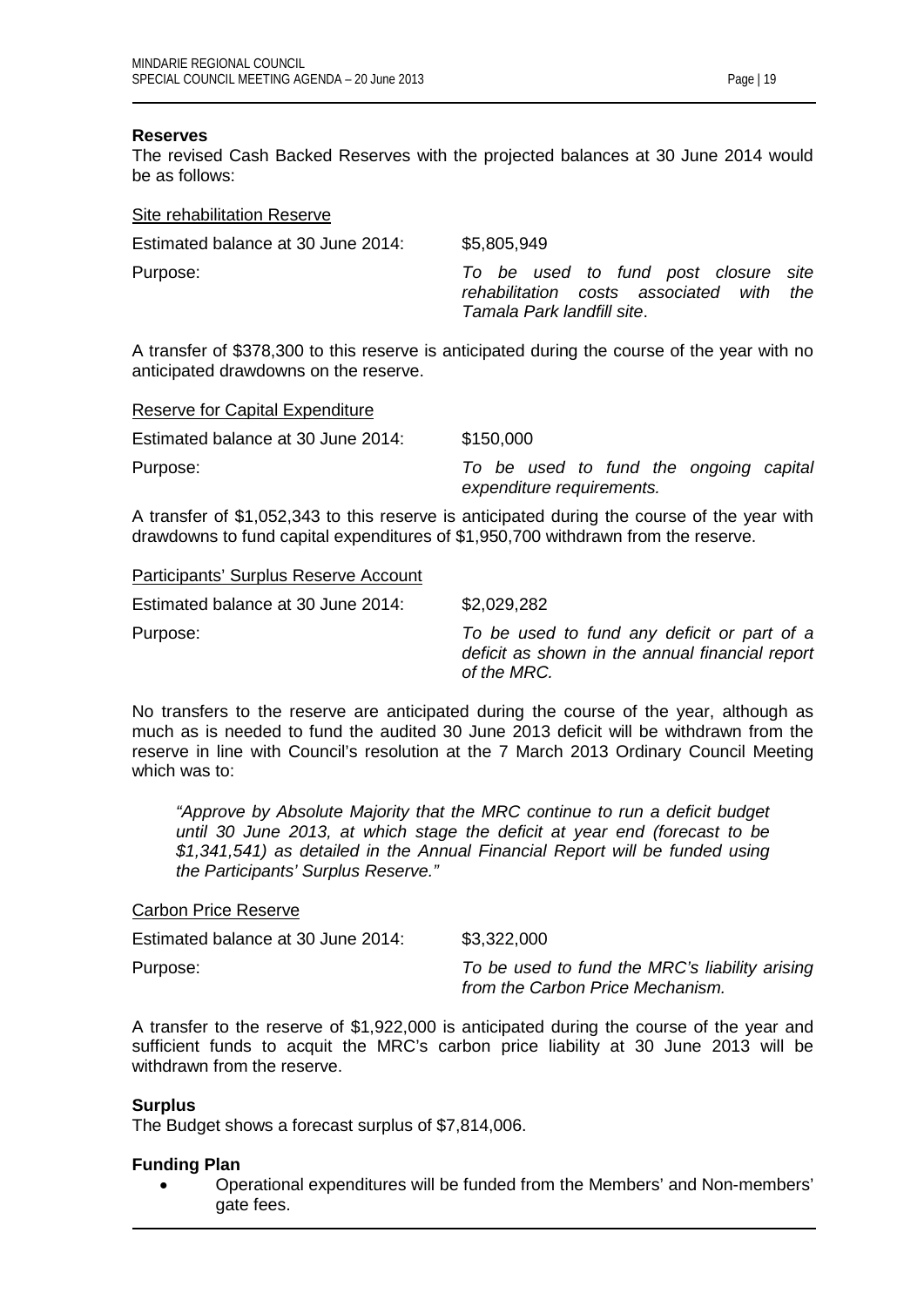- Capital Expenditure (excluding landfill cell development, the construction of the sorting shed and the purchase of land) will be funded from the Capital Expenditure Reserve.
- Other Capital expenditure relating to cell development and the purchase of land will be funded from dedicated new loans. It is anticipated that a new loans of \$6 million, \$1.5 million and \$4 million will be required to fund the land acquisition, the cell lining and the construction of the sorting shed respectively.

## **SUMMARY OF ATTACHMENTS**

Attachment to this Item is as follows:

• Attachment 1 – Statutory Budget and Supplementary Information

# **CONSULTATION**

Two workshops for Councillors and Officers were conducted in April and May 2013 respectively to discuss the 2013/14 Budget. Feedback from these workshops has been taken into account in compiling this final draft of the budget.

## **STATUTORY ENVIRONMENT**

Budget approval is required by end of August 2013 in accordance with section 6.2 of the Local Government Act 1995 (as amended).

Modifications of existing reserves and creation of new reserves is done in compliance with section 6.11 of the Local Government Act 1995 (as amended).

## **POLICY IMPLICATIONS**

The 2013/14 budget process is consistent with existing MRC policy.

# **FINANCIAL IMPLICATIONS**

As detailed in the Attachment.

# **STRATEGIC IMPLICATIONS**

The Budget for 2013/14 has been derived from the MRC's new Strategic Community Plan, the Corporate Business Plan, the Asset Management Plan, the Workforce Plan and the 20 year Financial Plan and is consistent with these documents in all respects, in compliance with section 6.2(2) of the Local Government Act 1995 (as amended).

#### **VOTING REQUIREMENT**

Absolute Majority

# **ADDITIONAL COMMENTS**

Subsequent to the second budget workshop held on 16 May 2013, the following minor adjustments have been made to the budget:

- Additional legal costs of \$50,000 have been included in the budget in light of developments surrounding the City of Stirling withdrawal
- An additional amount of \$7,900 has been included for building maintenance
- An additional \$40,000 has been included in capital expenditures to allow for the purchase of an industrial lighting unit for the tipface.

No adjustment to the Members' gate fee has been made in respect of these items.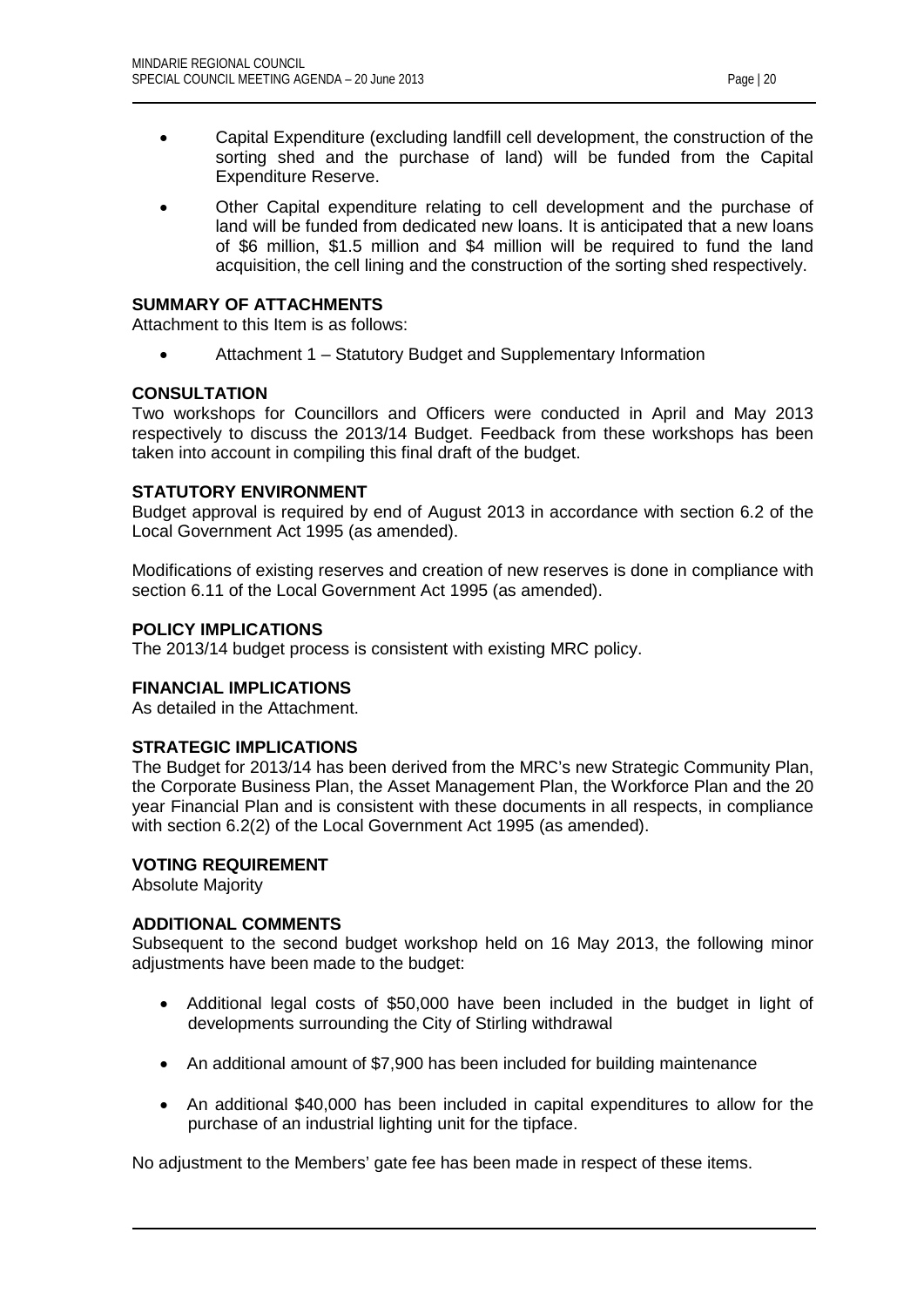# **RESPONSIBLE OFFICER RECOMMENDATION**

**That Council:**

- **(i) adopt the Budget for the Mindarie Regional Council for Financial Year 2013/14**
- **(ii) endorse the on-going strategy of deferred payment of operational surplus, as approved by Council at its August 2005 meeting, for the Financial Year 2005/2006 and future years to meet its on-going capital requirement**
- **(iii) approve the use of an on-going overdraft facility of \$1 million to manage cashflow 'short falls' during Financial Year 2013/14 and future years**
- **(iv) Approve the Capital Budget Program of \$13,450,700 for 2013/14 as follows:**

**New capital expenditures**

|                                                    | P         |
|----------------------------------------------------|-----------|
| • Land Purchase (new Landfill Site)                | 2,000,000 |
| <b>Cell lining</b>                                 | 1,500,000 |
| <b>Sorting shed 4,000,000</b>                      |           |
| <b>Building upgrades</b>                           | 140,000   |
| <b>Office furniture and equipment</b><br>$\bullet$ | 27,000    |
| <b>Computer equipment</b>                          | 87,700    |
| <b>Plant and equipment</b>                         | 90,000    |
| <b>Infrastructure</b>                              | 220,000   |
| <b>Vehicles</b>                                    | 1,306,000 |
|                                                    | 9,370,700 |
| <b>Carried forward capital expenditures</b>        |           |
|                                                    |           |
| <b>Land Purchase (new Landfill Site)</b>           | 4,000,000 |
| New skid steer                                     | 80,000    |
|                                                    | 4,080,000 |
|                                                    |           |

**Total Capital expenditure 13,450,700**

**\$**

- **(v) approve that \$378,300 will be transferred from the Operating Surplus to the Site Rehabilitation Reserve.**
- **(vi) approve that \$1,052,343 will be transferred from the Operating Surplus to the Reserve for Capital Expenditure.**
- **(vii) approve that \$1,950,700 be transferred from the Reserve for Capital Expenditure to Operating Surplus to fund capital expenditures.**
- **(viii) approve that \$1,922,000 will be transferred from the Operating Surplus to the Carbon Price Reserve.**
- **(ix) approve that the funds required to acquit the MRC's carbon price liability at 30 June 2013 will be transferred from the Carbon Price Reserve to the Operating Surplus.**
- **(x) approve that all interest earned on cash funds associated with cashbacked reserves will not be credited to the reserve.**

*(Absolute Majority Required)*